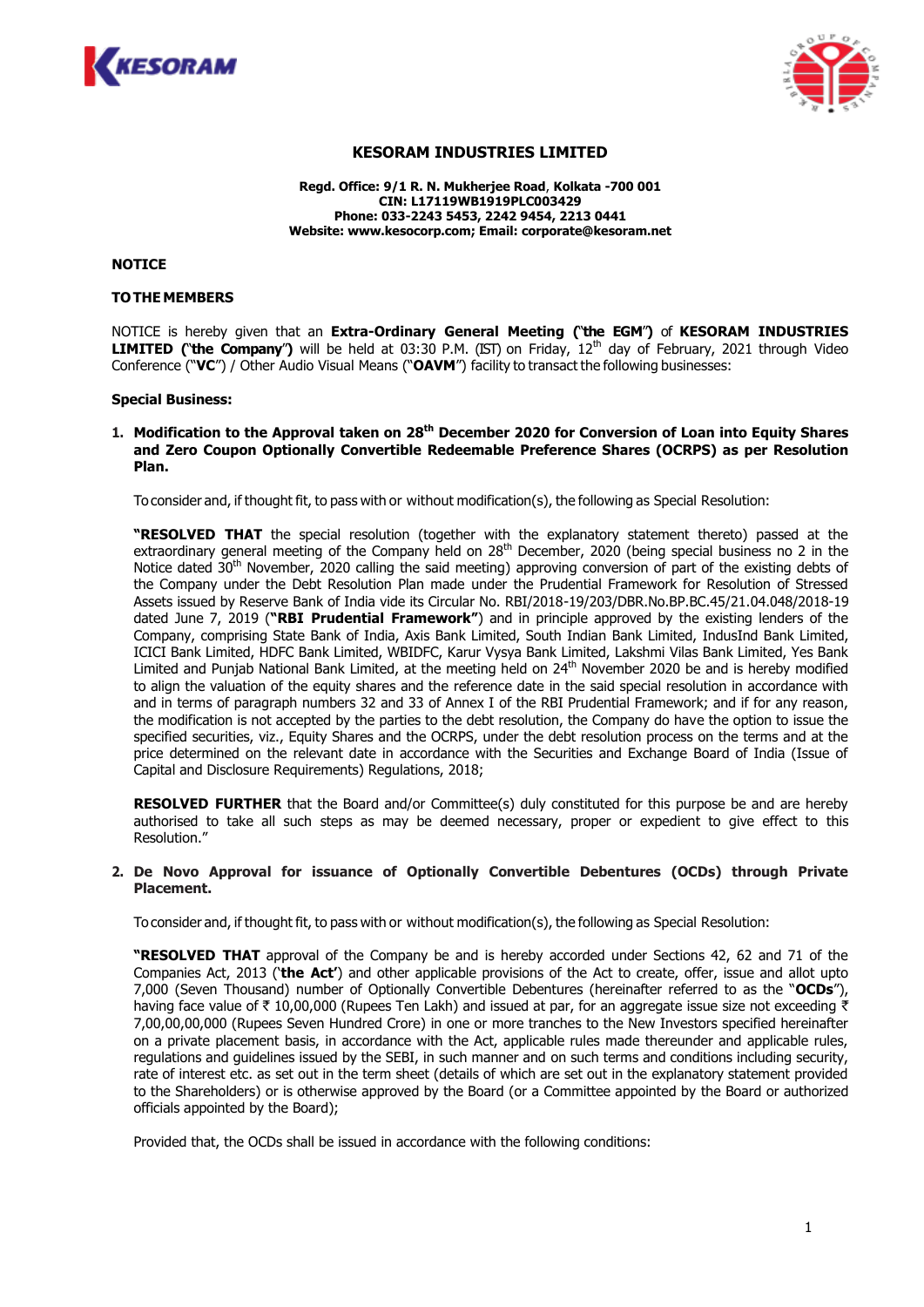



- (a) the OCDs shall be issued in compliance with all applicable laws including the Companies Act, 2013 and the rules made thereunder; SEBI Act and the rules and Regulations made thereunder including the SEBI ICDR Regulations, Foreign Exchange Management Act, 1999 and the rules, regulations and notifications made therein and such other law or laws as may be applicable;
- (b) the OCDs shall be secured;
- (c) New Investors shall have the right to convert at their option whole or part of the outstanding (which shall include all amounts due under the OCD including coupon and redemption premium) in relation to the OCDs to fully paid-up equity shares of the Company, upon occurrence of an event of default and /or expiry of 17 months and 15 days from the date of allotment of the OCDs/ date of investment, whichever is earlier;
- (d) the conversion right as aforesaid may be exercised by the New Investors on one or more occasions;
- (e) on exercise of the conversion option, the Company shall, within 10 days, issue and allot the requisite number of fully paid-up equity shares to the New Investors;
- (f) the conversion price shall be as set out in the SEBI ICDR Regulations and the 'relevant date' for this purpose shall be determined by reference to the date of extra-ordinary general meeting convened to approve the issuance of OCDs;
- (g) the equity shares allotted pursuant to conversion shall rank pari passu with the existing equity shares of the Company in all respects save and except dividends for the financial year in which the equity shares are issued where dividends shall be paid proportionately for that financial year;
- (h) the Company shall, at all times, maintain sufficient authorized equity share capital for the above purpose; and
- (i) proceeds from the OCDs shall be utilized, inter alia, towards resolution of existing indebtedness of the Company pursuant to a resolution plan framed under the Prudential Framework for Resolution of Stressed Assets Directions, 2019 issued by Reserve Bank of India vide its Circular No. RBI/2018- 19/203DBR.No.BP.BC.45/21.04.048 /2018-19 dated 7th June, 2019;

**RESOLVED FURTHER** that the New Investors shall include following:

- (a) identified entity/ entities of the Edelweiss group including any fund managed/advised by an Edelweiss group entity,
- (b) Goldman Sachs India AIF Scheme 1 of Goldman Sachs India Alternative Investment Trust and/or its affiliates; and
- (c) Sarvara Investment Fund, Promontoria Holding 206 B.V. and/or its affiliates including any fund managed/advised by Cerberus Capital Management, L.P.;

**RESOLVED FURTHER** that for the purpose of giving effect to this resolution, the Board be and is hereby authorized to finalise, settle and execute such documents including the private placement offer letter, debenture trust deed and other deeds, security documents, writings, papers or agreements as may be required and to do all such acts, deeds, matters and things (including listing of the NCDs and/or OCDs, filing of requisite forms with statutory or government authorities for the creation and perfection of security interest), as may be necessary or required pursuant to the terms of the transaction documents;

**RESOLVED FURTHER** that the Board be and is hereby authorised to settle all questions, difficulties or doubts that may arise in regard to the issue, offer or allotment of the shares and the utilisation of the issue proceeds as per the terms with the New Investors and to give such directions and/or instructions as it may from time to time decide and to accept and give effect to such modifications, changes, variations, alterations, deletions, additions as regards the terms and conditions, to vary the size of the issue, appoint banks and other intermediaries or agencies concerned or as the Board may suo motu decide in its absolute discretion in the best interests of the Company without being required to seek any further consent or approval of the Members or otherwise to the end and intent that the Members shall be deemed to have given their approval thereto expressly by the authority of this resolution and to do all such acts, deeds, matters to do things whatsoever, including settle any question, doubt or difficulty that may arise with regard to or in relation to raising of resources as authorised herein, and that all or any of the powers conferred on the Board vide this resolution may be exercised by the Board, or a Committee appointed by the Board;

**RESOLVED FURTHER** that the Board and/or Committee(s) duly constituted for this purpose be and are hereby authorised to take all such steps as may be deemed necessary, proper or expedient to give effect to this Resolution."

## **3. De Novo Approval for conversion of Optionally Convertible Debentures (OCDs) to Equity Shares.**

To consider and, if thought fit, to pass with or without modification(s), the following as Special Resolution: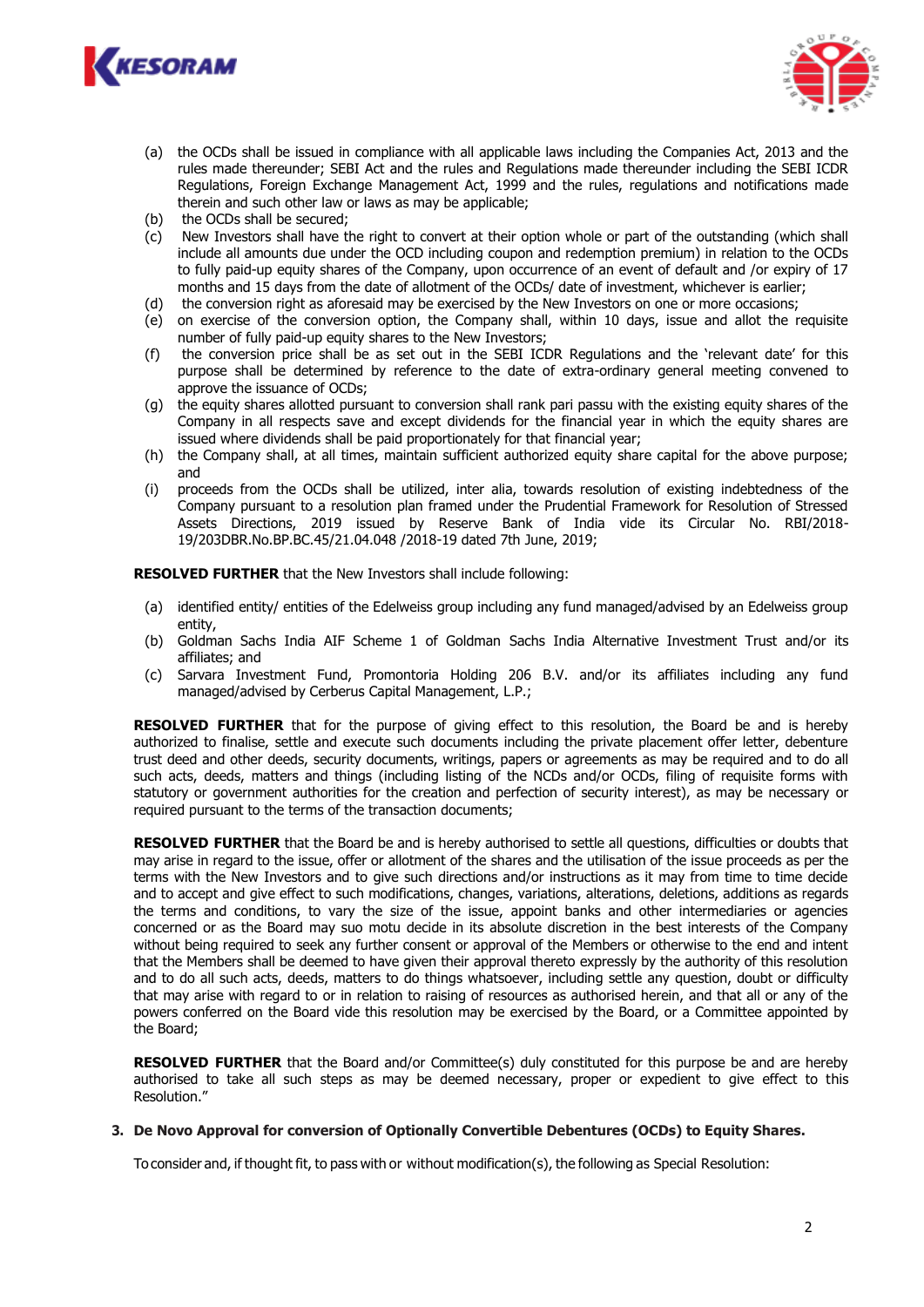



"**RESOLVED THAT** pursuant to the provisions of Section 62(3) of the Companies Act, 2013 ('the Act') and other applicable provisions, if any, to the extent the New Debt is availed by the Company in the form of OCDs from the New Investors, consent of the Company is hereby accorded to increase in the subscribed share capital of the Company pursuant to exercise by the New Investors or their assignees of the option to convert all or part of the outstanding in relation to the OCDs into fully paid-up equity shares of the Company upon occurrence of an event of default and /or expiry of 17 months and 15 days from the date of allotment of the OCDs/ date of investment, whichever is earlier, in accordance with the term sheet (details of which are set out in the explanatory statement provided to the Shareholders) and the terms that may be agreed in the transaction documents as may be finalized by the Board (or a Committee appointed by the Board or authorized officials appointed by the Board), such that New Investors or their nominees hold not more than fifty one percent (51%) of the post conversion share capital and voting rights of the Company on a fully diluted basis (together with shares allotted pursuant to conversion of the New Loan, if any and pledge of shares of the Company to the extent invoked). Consent of the Company is hereby also accorded to the terms of the OCDs, including terms of conversion of outstanding amounts due in relation to the OCDs into equity shares of the Company, as set out in the said term sheet and to be set out in the transaction documents, including the following conditions:

- (a) New Investors shall have the right to convert at their option whole or part of the outstanding (which shall include all amounts due under the OCD including coupon and redemption premium) in relation to the OCDs to fully paid-up equity shares of the Company, upon occurrence of an event of default and /or expiry of 17 months and 15 days from the date of allotment of the OCDs/ date of investment, whichever is earlier;
- (b) the conversion right as aforesaid may be exercised by the New Investors on one or more occasions;
- (c) on exercise of the conversion option, the Company shall, within 10 days, issue and allot the requisite number of fully paid-up equity shares to the New Investors;
- (d) the conversion price shall be as set out in the SEBI ICDR Regulations and the 'relevant date' for this purpose shall be determined by reference to the date of extra-ordinary general meeting convened to approve the issuance of OCDs;
- (e) the equity shares allotted pursuant to conversion shall rank pari passu with the existing equity shares of the Company in all respects save and except dividends for the financial year in which the equity shares are issued where dividends shall be paid proportionately for that financial year; and
- (f) the Company shall, at all times, maintain sufficient authorized equity share capital for the above purpose;

**RESOLVED FURTHER** that pursuant to the provisions of Section 62(3) of the Act and other applicable provisions, if any, to the extent the New Debt is availed in the form of New Loan, consent of the Company is hereby accorded to increase in the subscribed share capital of the Company pursuant to exercise by the New Investors or their assignees of the option to convert all or part of the outstanding in relation to the New Loan into fully paid-up equity shares of the Company upon occurrence of the events as expressly set out for this purpose in the said term sheet (details of which are set out in the explanatory statement provided to the Shareholders), in accordance with the term sheet and terms that may be agreed in the transaction documents as may be finalized by the Board (or a Committee appointed by the Board or authorized officials appointed by the Board), such that New Investors or their nominees hold not more than fifty one percent (51%) of the post conversion share capital and voting rights of the Company on a fully diluted basis (together with shares allotted pursuant to conversion of OCDs, if any and pledge of shares of the Company to the extent invoked), and accordingly, in case of exercise of the option to convert the New Loan pursuant to Section 62(3) and other applicable provisions of the Act and in accordance with the Memorandum of Association and Articles of Association of the Company, consent of the Company be and is hereby accorded to issue, offer and allot equity shares to each of the New Investors or their nominees on such terms and conditions as provided in the term sheet and to be agreed by the Board in the transaction documents;

**RESOLVED FURTHER** that consent of the Company so accorded to convert whole or part of the outstanding New Debt (whether then due or payable or not), into fully paid-up equity shares of the Company and in the manner specified in a notice in writing to be given by the New Investors or security/debenture trustee to the Company (the "Notice of Conversion") is subject to the following conditions:

- (a) the conversion right as aforesaid may be exercised by the New Investors upon occurrence of events under the term sheet and the transaction documents, which shall include payment default, breach of covenants or undertakings, misrepresentation, material adverse effect on the Company or any insolvency action threatened or initiated against the Company (details of which have been provided in the explanatory statement);
- (b) the conversion price shall be arrived at by applying the SEBI formula and/or other applicable laws, at the time of issuance of the Notice of Conversion;
- (c) on receipt of the Notice of Conversion, the Company shall, subject to applicable laws, within 10 days, issue and allot the requisite number of fully paid-up equity shares to the New Investors or their nominees and the New Investors/nominees shall accept the same in satisfaction of the outstanding New Debt specified in the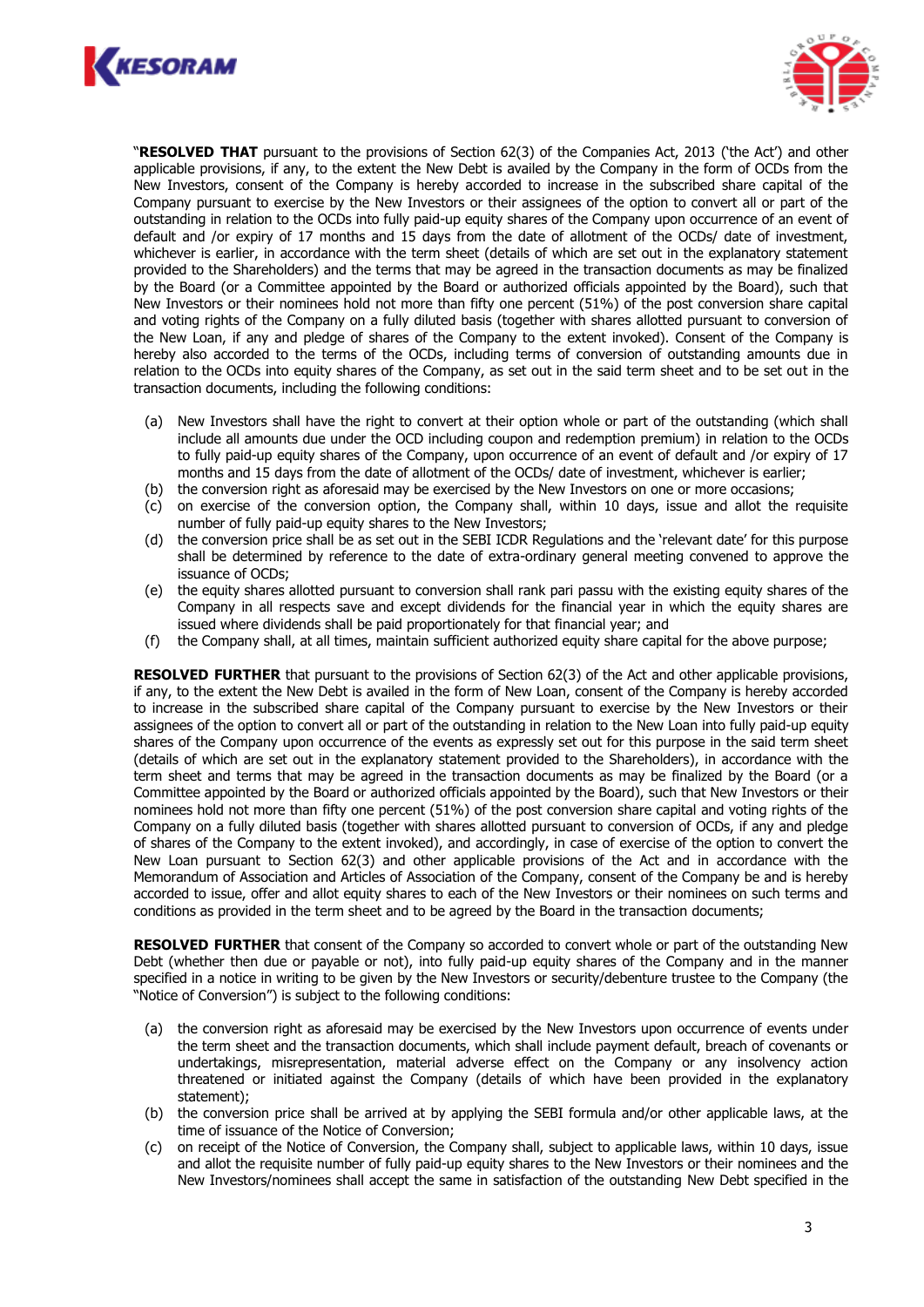



Notice of Conversion;

- (d) the conversion right as aforesaid may be exercised by the New Investors on one or more occasions during the currency of the New Loan;
- (e) the equity shares allotted pursuant to conversion shall rank pari passu with the existing equity shares of the Company in all respects save and except for dividends which in the financial year of the issue shall be paid proportionately; and
- (f) the Company shall, at all times, maintain sufficient authorized equity share capital for the above purpose;

**RESOLVED FURTHER** that the Board be and is hereby authorised to settle all questions, difficulties or doubts that may arise in regard to the issue, offer or allotment of the shares and the utilisation of the issue proceeds as per the terms agreed with the New Investors and to give such directions and/or instructions as it may from time to time decide and to accept and give effect to such modifications, changes, variations, alterations, deletions, additions as regards the terms and conditions, to vary the size of the issue, appoint banks and other intermediaries or agencies concerned or as the Board may suo motu decide in its absolute discretion in the best interests of the Company without being required to seek any further consent or approval of the Members or otherwise to the end and intent that the Members shall be deemed to have given their approval thereto expressly by the authority of this resolution and to do all such acts, deeds, matters to do things whatsoever, including settle any question, doubt or difficulty that may arise with regard to or in relation to conversion of OCDs as authorised herein, and that all or any of the powers conferred on the Board vide this resolution may be exercised by the Board, or a Committee appointed by the Board or authorized officials appointed by the Board;

**RESOLVED FURTHER** that the Board and/or Committee(s) duly constituted for this purpose be and are hereby authorised to take all such steps as may be deemed necessary, proper or expedient to give effect to this Resolution."

**Registered Office: By Order of the Board 9/1, R. N. Mukherjee Road, sd/- Kolkata - 700 001 Akash Ghuwalewala 19th January 2021 Company Secretary**

## **Notes:**

- **1.** In view of the prevailing COVID-19 pandemic, the Ministry of Corporate Affairs (the "**MCA**") vide its General Circulars No. 14/2020, No. 17/2020, No. 22/2020, No. 33/2020 and No. 39/2020 dated 8<sup>th</sup> April, 2020, 13<sup>th</sup> April, 2020, 15<sup>th</sup> June, 2020, 28<sup>th</sup> September, 2020 and 31<sup>st</sup> December, 2020 respectively (hereinafter, collectively referred as the "**MCA Circulars**") has allowed companies to conduct their EGM through VC or OAVM, thereby, dispensing with the requirement of physical attendance of the Members and accordingly, the EGM of the Company will be held through VC or OAVM on Friday, 12th day of February, 2021 at 03:30 P.M. (IST) in compliance with the said circulars and the relevant provisions of the Companies Act, 2013 (as amended) (the "**Act**") and Rules made thereunder and the SEBI (Listing Obligations and Disclosure Requirements) Regulations, 2015 (as amended) (the "**SEBI LODR**").
- **2.** In terms of SEBI Circular No. SEBI/HO/CFD/CMD1/CIR/P/2020/79 dated 12th May 2020, the requirement of sending proxy forms to holders of securities as per provisions of Section 105 of the Act read with Regulation 44(4) of SEBI LODR, has been dispensed with. Therefore, the facility to appoint proxy by the Members will not be available and consequently, the Proxy Form, Attendance Slip and Route Map are not annexed to this Notice conveying the EGM of the Company.
- **3.** The Explanatory Statement pursuant to Section 102(1) of the Act setting out material facts concerning the business under Item Nos. 1 -3 of the Notice is annexed hereto and forms part of this Notice.
- **4.** The Members can join the EGM in the VC / OAVM mode 30 minutes before and 15 minutes after the scheduled time of the commencement of the Meeting by following the procedure mentioned in this Notice. The Members will be able to view the proceedings on the National Securities Depository Limited's ('NSDL') e-Voting website at [www.evoting.nsdl.com](http://www.evoting.nsdl.com/). The facility of participation at the EGM through VC / OAVM will be made available to at least 1,000 Members on a first come first served basis as per the MCA Circulars. The detailed instructions for joining the Meeting through VC / OAVM form part of the Notes to this Notice.
- **5.** No restrictions on account of FIFO entry into EGM, will apply in respect of large Shareholders (Shareholders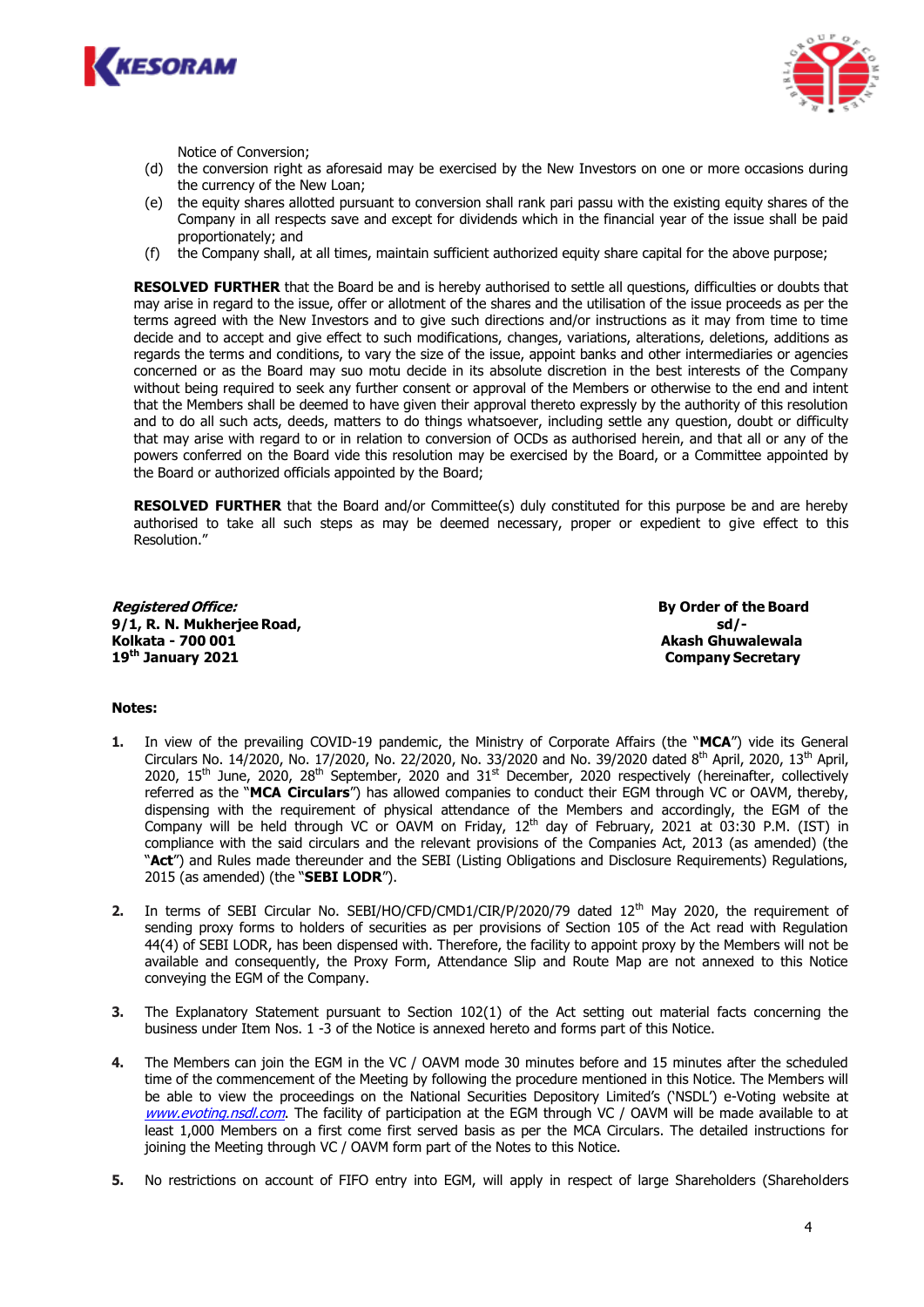



holding 2% or more shareholding), Promoters, Institutional Investors, Directors, Key Managerial Personnel, Auditors, etc.

- **6.** Corporate Members intending to appoint their authorised representatives pursuant to Sections 112 and 113 of the Act, as the case may be, to attend the EGM through VC / OAVM or to vote through remote e-Voting are requested to send a certified copy of the Board Resolution by e-mail to the Scrutinizer at [rbajaj@rpaonline.in](mailto:rbajaj@rpaonline.in) with a copy marked to [evoting@nsdl.co.in.](mailto:evoting@nsdl.co.in) Institutional Shareholders (i.e., other than individuals, HUF, NRI etc.) are required to send scanned copy (PDF / JPG Format) of the relevant Board Resolution / Power of Attorney / appropriate authorization letter together with attested specimen signature(s) of the duly authorized signatory(ies) who are authorized to vote, to the Scrutinizer through e-mail at [rbajaj@rpaonline.in](mailto:rbajaj@rpaonline.in) with a copy marked to [evoting@nsdl.co.in](mailto:evoting@nsdl.co.in).
- **7.** The attendance of the Members attending the EGM through VC / OAVM will be counted for the purpose of reckoning the quorum under Section 103 of the Act.
- **8.** In case of Joint-holders, the Member whose name appears as the first holder in the order of names as per the Register of Members of the Company will be entitled to vote during the EGM.
- **9.** In accordance with the MCA Circular dated 5<sup>th</sup> May, 2020 and SEBI circular dated 12<sup>th</sup> May, 2020, the Notice of the EGM is being sent only through electronic mode to those Members whose e-mail addresses are registered with the Company / Depositories. The Notice convening EGM will also be available on the website of the company at [www.kesocorp.com](http://www.kesocorp.com/) and may also be accessed from the relevant section of the websites of the Stock Exchanges i.e. BSE Limited and the National Stock Exchange of India Limited at *[www.bseindia.com](http://www.bseindia.com/)* and [www.nseindia.com](http://www.nseindia.com/) respectively. These will also be available on the website of NSDL at [www.evoting.nsdl.com](http://www.evoting.nsdl.com/). Pursuant to the Circulars mentioned above, the Company has not printed the Notice and hence no hard copies of the Notice will be provided.

### **10. Instructions for attending the EGM through VC / OAVM are given below:**

The Company will hold the EGM through VC facility without physical presence of the Members. Members will be able to attend the EGM through VC or OAVM or view the live webcast of EGM provided by NSDL at [https://www.evoting.nsdl.com](https://www.evoting.nsdl.com/) by using their remote e-Voting login credentials and selecting the EVEN for the EGM. The necessary details for joining the Meeting are given below:

- i. The Members will be provided with a facility to attend the EGM through VC / OAVM through the NSDL eVoting system and they may access the same at [https://www.evoting.nsdl.com](https://www.evoting.nsdl.com/) under the Shareholders / Members login by using the remote e-Voting credentials, where the EVEN of the Company will be displayed. On clicking this link, the Members will be able to attend and participate in the proceedings of the EGM. Please note that the Members who do not have the User ID and Password for e-Voting or have forgotten the User ID / Password may retrieve the same by following the remote e-Voting instructions mentioned below to avoid a last-minute rush. Further, Members may also use the OTP-based login for logging into the e-Voting system of NSDL.
- ii. Members may join the Meeting through Laptops, Smartphones, Tablets, and iPads for a better experience. Further, Members will be required to use the Internet with good speed to avoid any disturbance during the Meeting. Members will need the latest version of Chrome, Safari, Internet Explorer 11, MS Edge, or Firefox. Please note that participants connecting from Mobile Devices or Tablets or through Laptops connecting via mobile hotspot may experience Audio / Video loss due to fluctuation in their respective networks. It is therefore recommended to use stable Wi-Fi or LAN connection to mitigate any glitches.
- iii. Members who face any technical difficulty in accessing and participating in the Meeting may contact toll free no. 1800-222-990. After login, the Members who face any technical difficulty in accessing the VC link may contact toll free no.

#### **11. Procedure to Raise Questions / Seek Clarifications:**

(a) Members are encouraged to submit their questions in advance with regard to the matter to be placed at the EGM, from their registered e-mail address, mentioning their name, DP ID and Client ID number/folio number and mobile number, to reach the Company's e-mail address at *[sharedepartment@kesoram.net](mailto:sharedepartment@kesoram.net)* before 3.00 p.m. (IST) on Monday, 8<sup>th</sup> February, 2021. Such questions by the Members shall be suitably replied by the Company.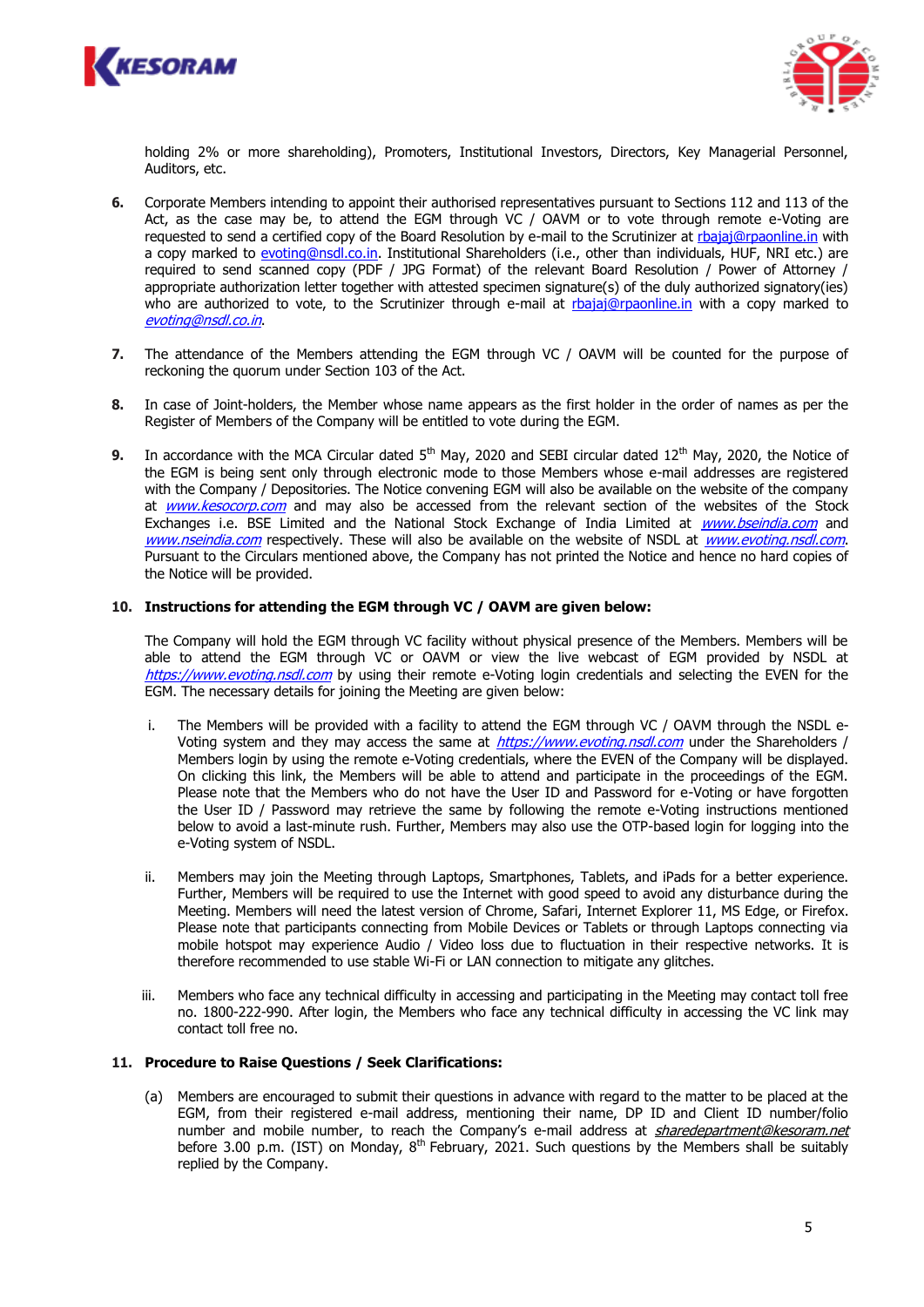



- (b) Members who would like to express their views / ask questions as a speaker at the Meeting may pre-register themselves by sending a request from their registered e-mail address mentioning their names, DP ID and Client ID/folio number, PAN and mobile number at *[sharedepartment@kesoram.net](mailto:sharedepartment@kesoram.net)* between Friday, 5<sup>th</sup> February , 2021 (9.30 a.m. IST) and Monday,  $8^{th}$  February, 2021 (5.00 p.m. IST). Only those Members who have preregistered themselves as a speaker will be allowed to express their views / ask questions during the EGM. The Company reserves the right to restrict the number of speakers depending on the availability of time for the EGM.
- **12.** As per Section 108 of the Act read with Rule 20 of the Companies (Management and Administration) Amendment Rules, 2015 and Regulation 44 of SEBI LODR, the Company is providing the facility of casting votes through the electronic voting system from a place other than the venue of the Meeting ("remote e-Voting") under an arrangement with The National Securities Depository Limited ("NSDL") as specified more fully in the instructions provided in the Notice below.
- **13.** A person, whose name is recorded in the Register of Members or in the Register of Beneficial Owners maintained by the Depositories as on the **"cut-off date" i.e. Friday, 5th February, 2021** shall be entitled to avail the facility of remote e-Voting at the EGM. The procedure for remote e-Voting and e-Voting during the EGM is the same. A person who is not a Member on the cut-off date should treat this Notice for information purposes only.

#### **14. Instructions for Members for Remote e-Voting (before and during the EGM) are as under:**

Members are requested to attend the EGM through Video Conference Facility and voting through remote e-Voting (before and during the EGM) will be available, the process and manner of remote e-Voting will be as follows:

- A. The voting period begins from **9.00 A.M. (IST) on Monday, 8th February, 2021** and ends at **5.00 P.M. (IST) on Thursday, 11th February, 2021.** During this period, Members of the Company, holding Shares either in physical form or in dematerialised form, as on the **cut-off date ("record date")** i.e. **Friday, 5th February 2021**, may cast their vote electronically. The e-Voting module shall be disabled by NSDL for voting thereafter. The facility for voting through Ballot Paper is unavailable as the Meeting is being held through VC facility.
- B. Instructions and information relating to e-Voting are as follows:

**Step 1**: Log-in to NSDL e-Voting system at <https://www.evoting.nsdl.com/>

- i) Visit the e-Voting website of NSDL. Open web browser by typing the following URL: <https://www.evoting.nsdl.com/> either on a Personal Computer or on a mobile.
- ii) Once the home page of e-Voting system is launched, click on the icon "Login" which is available under 'Shareholders' section.
- iii) A new screen will open. You will have to enter your User ID, your Password and a Verification Code as shown on the screen.

Alternatively, if you are registered for NSDL e-services i.e. IDEAS, you can log-in at <https://eservices.nsdl.com/> with your existing IDEAS login. Once you log-in to NSDL e-services after using your log-in credentials, click on e-Voting and you can proceed to Step 2 i.e. Cast your vote electronically.

| Manner of holding shares i.e.<br>Demat (NSDL or CDSL)<br>or -<br><b>Physical</b> | l Your User ID is:                                                                                                                                                 |
|----------------------------------------------------------------------------------|--------------------------------------------------------------------------------------------------------------------------------------------------------------------|
| a) For Members who hold shares in<br>demat account with NSDL.                    | 8 Character DP ID followed by 8 Digit Client ID<br>For example if your DP ID is IN300*** and<br>Client ID is $12******$ then your user ID is<br>IN300***12*******. |
| b) For Members who hold shares in<br>demat account with CDSL.                    | 16 Digit Beneficiary ID<br>For example if your Beneficiary<br>is<br>ID<br>12***************<br>then<br>is.<br>ID.<br>vour<br>user<br>17**************              |

 $iv$ ) Your User ID details are given below :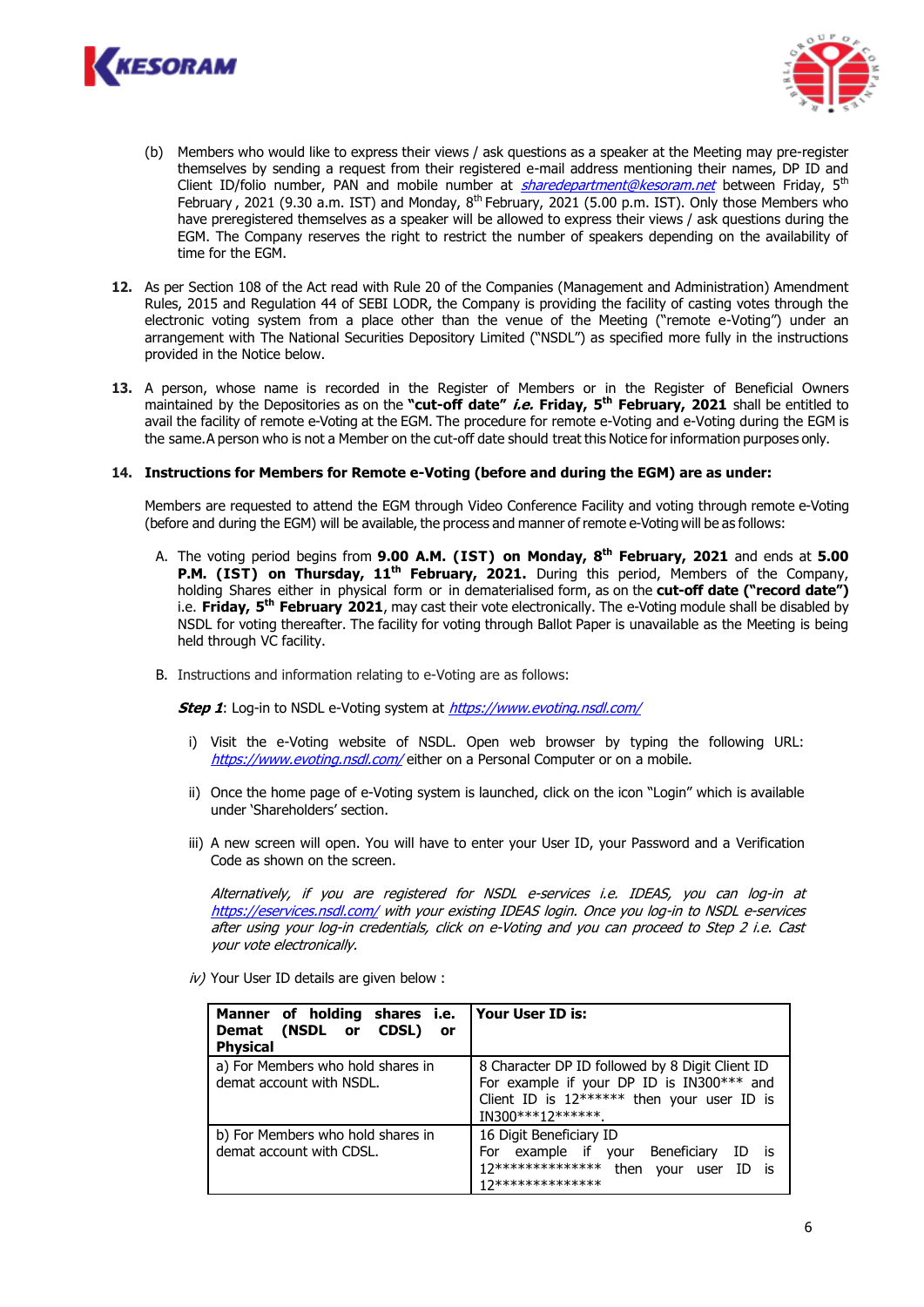



| c) For Members holding shares in | EVEN Number followed by Folio Number        |  |  |
|----------------------------------|---------------------------------------------|--|--|
| Physical Form.                   | registered with the Company                 |  |  |
|                                  | For example if folio number is 001*** and   |  |  |
|                                  | EVEN is 101456 then user ID is 101456001*** |  |  |

- v) Your password details are given below:
	- a) If you are already registered for e-Voting, then you can use your existing password to login and cast your vote.
	- b) If you are using NSDL e-Voting system for the first time, you will need to retrieve the 'initial password' which was communicated to you. Once you retrieve your 'initial password', you need to enter the 'initial password' and the system will force you to change your password.
	- c) How to retrieve your 'initial password'?
		- I. If your e-mail ID is registered in your demat account or with the Company, your 'initial password' is communicated to you on your e-mail ID. Trace the e-mail sent to you from NSDL from your mailbox. Open the e-mail and open the attachment i.e. a .pdf file. Open the .pdf file. The password to open the .pdf file is your 8 digit client ID for NSDL account, last 8 digits of client ID for CDSL account or folio number for shares held in physical form. The .pdf file contains your 'User ID' and your 'initial password'.
		- II. If your e-mail ID is not registered, please follow steps mentioned below in process for those Shareholders whose e-mail ids are not registered
- vi) You are unable to retrieve or have not received the " Initial password" or have forgotten your password:
	- a) Click on "**[Forgot User Details/Password](https://www.evoting.nsdl.com/eVotingWeb/commonhtmls/NewUser.jsp)**?"(If you are holding shares in your demat account with NSDL or CDSL) option available on *[www.evoting.nsdl.com.](http://www.evoting.nsdl.com/)*
	- b) **[Physical User Reset Password](https://www.evoting.nsdl.com/eVotingWeb/commonhtmls/PhysicalUser.jsp)**?" (If you are holding shares in physical mode) option available on [www.evoting.nsdl.com.](http://www.evoting.nsdl.com/)
	- c) If you are still unable to get the password by aforesaid two options, you can send a request at *[evoting@nsdl.co.in](mailto:evoting@nsdl.co.in)* mentioning your demat account number / folio number, your PAN, your name and your registered address.
- vii) After entering your password, tick on Agree to "Terms and Conditions" by selecting on the check box.
- viii) Now, you will have to click on "Login" button.
- ix) After you click on the "Login" button, Home page of e-Voting will open.

**Step 2:** Cast your vote electronically on NSDL e-Voting system

- i) After successful login at Step 1, you will be able to see the Home page of e-Voting. Click on e-Voting. Then, click on Active Voting Cycles.
- ii) After click on Active Voting Cycles, you will be able to see all the companies "EVEN" in which you are holding shares and whose voting cycle is in active status.
- iii) Select "EVEN" of company for which you wish to cast your vote.
- iv) Now you are ready for e-Voting as the Voting page opens.
- v) Cast your vote by selecting appropriate options i.e. assent or dissent, verify/modify the number of shares for which you wish to cast your vote and click on "Submit" and also "Confirm" when prompted.
- vi) Upon confirmation, the message "Vote cast successfully" will be displayed.
- vii) You can also take the printout of the votes cast by you by clicking on the print option on the confirmation page.
- viii)Once you confirm your vote on the Resolution, you will not be allowed to modify your vote.

#### **General Guidelines for Shareholders for voting**

- 1 It is strongly recommended not to share your password with any other person and take utmost care to keep your password confidential. Login to the e-Voting website will be disabled upon five unsuccessful attempts to key in the correct password. In such an event, you will need to go through the "[Forgot User Details/Password?](https://www.evoting.nsdl.com/eVotingWeb/commonhtmls/NewUser.jsp)" or "[Physical User Reset Password?](https://www.evoting.nsdl.com/eVotingWeb/commonhtmls/PhysicalUser.jsp)" option available on [www.evoting.nsdl.com](http://www.evoting.nsdl.com/) to reset the password.
- 2 In case of any queries, you may refer the Frequently Asked Questions (FAQs) for Shareholders and e-Voting user manual for Shareholders available under the download section of NSDL's e-Voting website or contact Mr. Amit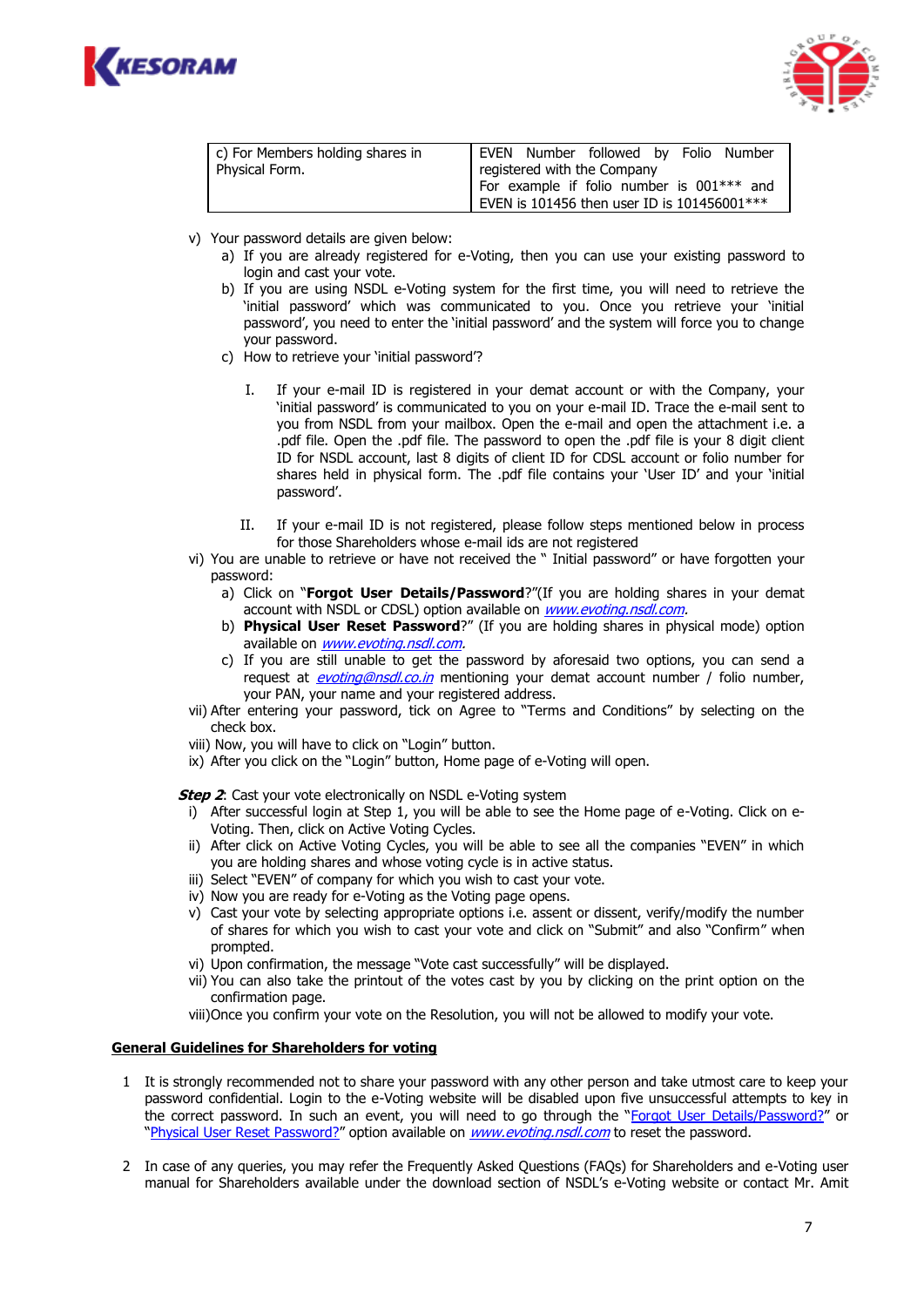



Vishal, Senior Manager / Ms. Pallavi Mhatre, Manager, NSDL, Trade World, "A" Wing, 4<sup>th</sup> Floor, Kamala Mills Compound, Lower Parel, Mumbai 400 013 at telephone no. 022 – 24994360 / 022 – 24994545 or toll free no.  $1800 - 222 - 990$  or at E-mail ID: [evoting@nsdl.co.in](mailto:evoting@nsdl.co.in)

- **15.** The facility for voting through e-Voting at the EGM shall also be made available to the Members attending the Meeting, who have not already cast their vote by remote e-Voting, shall be permitted to exercise their rights at the Meeting through e-Voting. The procedure for remote e-Voting and e-Voting during the EGM is the same.
- **16.** Members who have cast their vote by remote e-Voting prior to the Meeting may attend the Meeting but shall not be entitled to cast their vote again.
- **17.** Pursuant to the amendments in the SEBI LODR and subsequent notification issued by SEBI, except in case of transmission or transposition of securities, requests for effecting transfer of securities shall not be processed unless the securities are held in the dematerialized form with a depository. In this regard, SEBI has clarified by a Press Release No. PR/No: 12/2019 dated 27<sup>th</sup> March, 2019, that the said amendments do not prohibit an investor from holding the shares in physical form and the investor has the option of holding shares in physical form even after  $1<sup>st</sup>$  April, 2019. However, any investor who is desirous of transferring shares (which are held in physical form) after 1<sup>st</sup> April, 2019 can do so only after the shares are dematerialized. However, requests for transfer of shares held in physical mode, as filed in Form SH-4, prior to 1<sup>st</sup> April, 2019 and returned to the investors due to deficiency in the documents, may be re-submitted for transfer even after 1<sup>st</sup> April, 2019 provided it is submitted alongwith the necessary documents including PAN card details. In exceptional cases, the transfer of physical shares is subject to the procedural formalities as prescribed under SEBI Circular SEBI/HO/MIRSD/DOS3/CIR/P/2018/139 dated 6<sup>th</sup> November, 2018.
- **18. Members holding shares in physical form are requested to notify change of address,** if any, along with address proof i.e. Voter Identity Card, Aadhaar Card, Electric/Telephone Bill, Driving License, Passport and Bank Statement to the **Registrar and Share Transfer Agent.** In case the shares are held in dematerialised form, then this information should be passed on to the respective **Depository Participant(s)** and not to the **Registrar and Share Transfer Agent**.

#### **19. Procedure for registering e-mail addresses to receive this Notice electronically and cast votes electronically:**

- (a) Members who have not registered their e-mail address are requested to register the same in respect of shares held in electronic form with the Depository through their Depository Participant(s) and in respect of shares held in physical form by writing to the Company's Registrar and Share Transfer Agent, MCS Share Transfer Agent Limited at *mcssta@rediffmail.com*.
- (b) E-mail addresses of Members as advised to **Registrar and Share Transfer Agent** where shares are held in physical mode or **registered with Depositories** where shares are held in the electronic mode will be deemed to be the Member's registered e-mail address for serving Company documents / notices as per provisions of the Act and the instructions of the Ministry of Corporate Affairs until and unless otherwise informed. Members intending to refresh / update their e-mail addresses should do so as soon as possible.
- (c) Alternatively, Members may also send an e-mail request to [evoting@nsdl.co.in](mailto:evoting@nsdl.co.in) along with the following documents for procuring user id and password and registration of e-mail addresses for e-Voting for the Resolutions set out in this Notice:
	- In case shares are held in physical form, please provide Folio No., Name of the Shareholder, scanned copy of the share certificate (front and back), self- attested scanned copy of PAN card, self-attested scanned copy of Aadhaar Card.
	- In case shares are held in Demat form, please provide DP ID-Client ID (8 digit DP ID + 8 digit Client ID or 16 digit Beneficiary ID), Name, client master or copy of Consolidated Account statement, selfattested scanned copy of PAN card, self-attested scanned copy of Aadhaar Card.
- **20.** Members holding Shares, in physical form, in identical order of names in more than one Folio, are requested to write to the **Registrar and Share Transfer Agent** enclosing the relevant Share Certificates requesting consolidation of such Folios into one Folio for their own convenience.
- **21.** As per the provisions of the Act, the facility for making / varying / cancelling nominations is available to individuals holding shares in the Company. Members holding shares in physical form may make Nomination in **Form SH-13** and any variation / cancellation thereof can be made by giving notice in **Form SH-14,** prescribed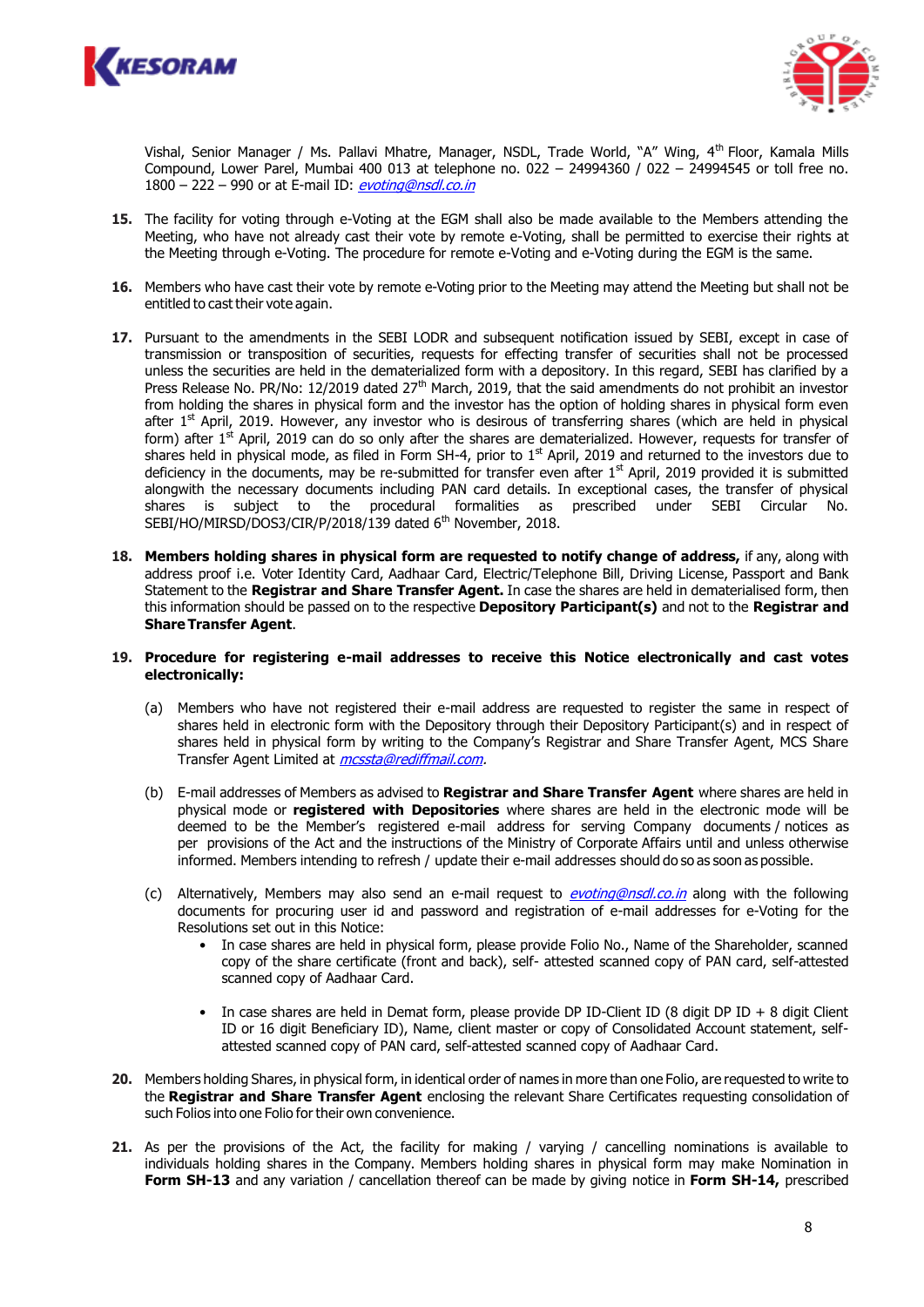



under the Companies (Share Capital and Debentures) Rules, 2014, which can be obtained from the **Registrar and Share Transfer Agent or from the Website of the Ministry of Corporate Affairs at [www.mca.gov.in.](http://www.mca.gov.in./)** Members holding shares in electronic form are required to approach their DPs for the Nomination.

- **22.** The Securities and Exchange Board of India (SEBI) has mandated the submission of Permanent Account Number (PAN) for all securities market transactions. Thereafter, it was clarified vide Circular no. MRD/DOP/Cir-05/2009 dated 20<sup>th</sup> May, 2009 that for securities market transactions and off market transactions involving transfer of shares in physical form of listed companies, it shall be mandatory for transferee(s) to furnish a copy of PAN Card. Hence, Members holding shares in the electronic form are requested to submit their PANs to their Depository Participant(s) with whom they maintain their Demat Accounts and Members holding shares in physical form should submit their PAN details to the **Registrar and Share Transfer Agent.**
- **23.** Persons, who have acquired Shares and become Members of the Company after despatch of the Notice for the EGM, but before the **cut-off date**, may obtain the login ID and password by sending a request at [evoting@nsdl.co.in](mailto:evoting@nsdl.co.in) or [sharedepartment@kesoram.net](mailto:%20sharedepartment@kesoram.net.). However, Members already registered with NSDL for remote e-Voting can use their existing user ID and passwords for casting their votes. If a Member has forgotten her / his password, s / he can reset her / his password by using "Forgot User Details / Password" option available on [www.evoting.nsdl.com](http://www.evoting.nsdl.com/) or contact NSDL at the following toll free No.: **1800-222-990**.
- **24.** Voting rights of Members shall be in proportion to their share in the Company's Paid-up Equity Share Capital as on the **cut-off date**.
- **25.** CS Ritu Bajaj, (CP Registration No. 11933), Practising Company Secretary, has been appointed as the Scrutinizer to enable the voting at venue of EGM and remote e-Voting processes to be conducted in a fair and transparent manner.
- **26.** The Chairman / person shall, at the end of discussion on the Resolutions on which voting are to be held, allow e-Voting for those Members present at theEGM but have not cast their votes through the remote e-Voting facility.
- **27.** The Scrutinizer shall after the conclusion of voting at the EGM, first download the votes cast at the Meeting and thereafter unblock the votes cast through remote e-Voting and shall make, not later than forty eight hours of the conclusion of the EGM, a consolidated Scrutinizer's Report of the total votes cast in favour or against, invalid votes, if any, and whether the Resolution has been carried or not, if any, to the Chairman / person of the Meeting or a person authorised by him / her in writing, who shall then countersign the same and declare the results of the voting forthwith. On receipt of the requisite number of votes, the Resolutions shall be deemed to have been passed on the date of the Extra-Ordinary General Meeting.
- **28.** The Results declared along with the Report of the Scrutinizer shall be placed on the website of the Company at [www.kesocorp.com](http://www.kesocorp.com/) and on the website of NSDL a[t www.evoting.nsdl.com](http://www.evoting.nsdl.com/) immediately after the declaration of result by the Chairman / person of the Meeting or the person authorised by him / her in writing. The results shall also be simultaneously communicated to the Stock Exchanges and displayed on the Notice Board of the Company at the Registered Office at 9/1 R. N. Mukherjee Road, Kolkata – 700 001.

## **STATEMENT PURSUANT TO SECTION 102(1) OF THE COMPANIES ACT, 2013**

#### **Item No. 1**

The special resolution passed at the extraordinary general meeting of the Company (EGM) held on 28th December 2020 needs to be modified to align the valuation of the equity shares and the reference date in the said special resolution in accordance with and in terms of paragraph numbers 32 and 33 of Annex I of the RBI Prudential Framework. Paragraph 32 requires issuance of Equity Shares to be the lower of (a) Lower of the average of the weekly high and low of the volume weighted average price of the related equity shares quoted on the recognised stock exchange during the twenty six weeks or two weeks preceding the 'reference date' (i.e. date of approval of restructuring scheme by lenders); and (b) the book value, calculated as per latest audited balance sheet i.e.  $31<sup>st</sup>$ March, 2020 and as per paragraph 33, the 'reference date' in the case of conversion of convertible securities into Equity Shares, the reference date shall be the date on which the banks approve the conversion of the convertible securities into Equity Shares. If for any reason, the modification is not accepted by any of the parties to the debt resolution, the specified securities, viz the Equity shares and the OCRPS will then need to be issued under the debt resolution on the terms and at the price on the relevant date in accordance with the SEBI ICDR Regulations and the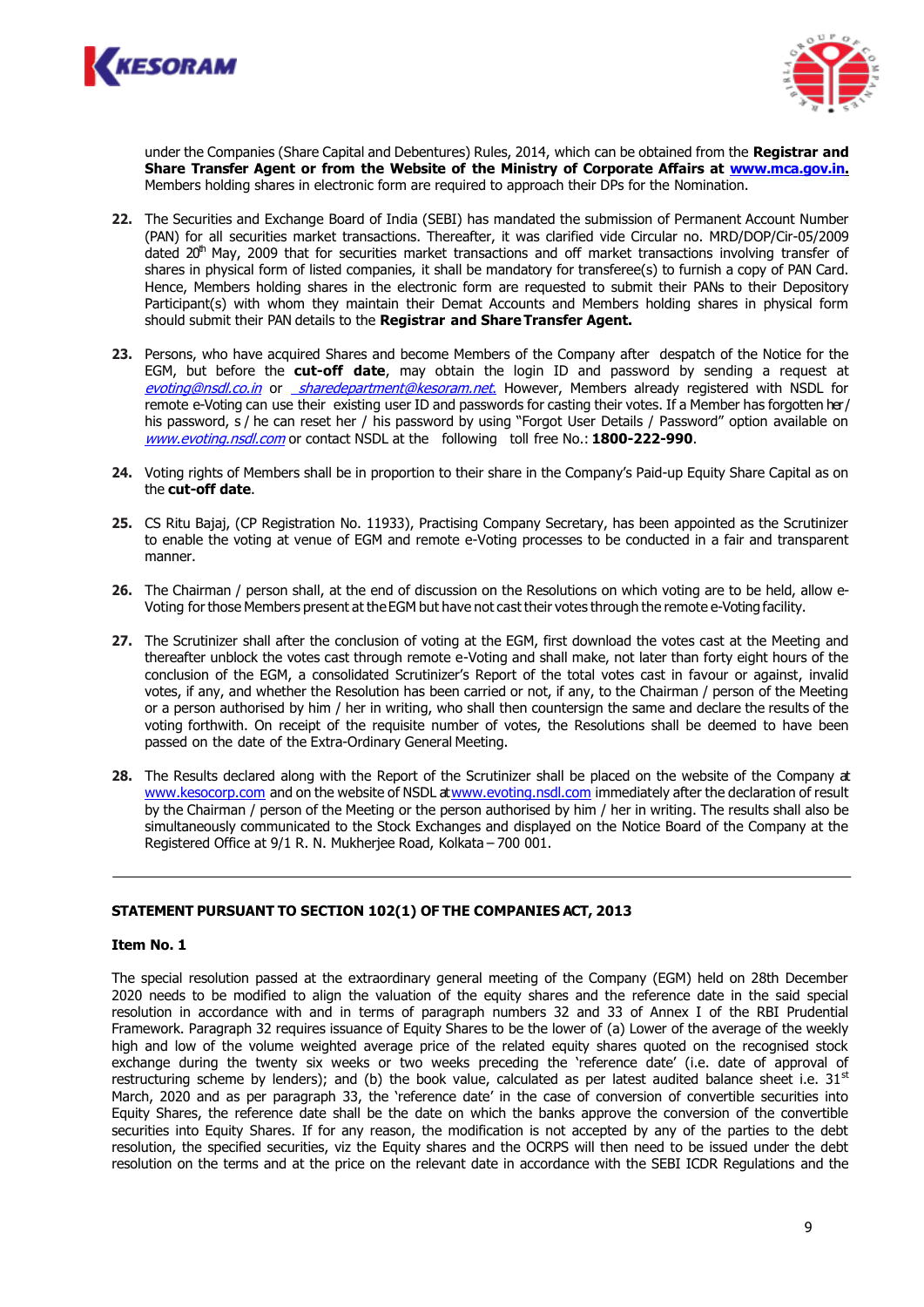



relevant date in such case for allotment of equity shares and for conversion of OCRPS shall be  $12^{th}$  January, 2021. The difference in the settlement price and the issuance price will be dealt with and adjusted as part of the debt resolution.

The special resolution on modification would read as follows: -

"RESOLVED THAT pursuant to the in-principle approval at the Meeting of the lenders of the Company held on 24<sup>th</sup> November 2020 comprising State Bank of India, Axis Bank Limited, South Indian Bank Limited, Indusind Bank Limited, ICICI Bank Limited, HDFC Bank Limited, WBIDFC, Karur Vysya Bank Limited, Lakshmi Vilas Bank Limited, Yes Bank Limited and Punjab National Bank Limited to the Debt Resolution Plan proposed under Reserve Bank of India (Prudential Framework for Resolution of Stressed Assets) Directions, 2019 issued by Reserve Bank of India vide its Circular No. RBI/2018-19/203DBR.No.BP.BC.45/21.04.048 /2018-19 dated  $7<sup>th</sup>$  June, 2019 (hereinafter referred to as "Resolution Plan") and subject to such approvals as may be necessary and in accordance with Sections 42, 62 and 71 of the Companies Act, 2013 and in accordance with the SEBI (Issue of Capital And Disclosure Requirements) Regulations, 2018 as is applicable to issuance of securities pursuant to the said Resolution Plan and in accordance with other applicable rules, regulations, circulars, notifications, clarifications and guidelines issued from time to time, the Memorandum and Articles of Association of the Company, and subject to such approvals, consents, permissions and/ or sanctions, as may be required from, SEBI, Stock Exchange(s), Reserve Bank of India and any other relevant authorities and subject to such terms, conditions, alterations, corrections, changes, variations and/or, modifications, if any, as may be prescribed by any one or more or all of them in granting such approvals, consents, permissions and / or sanctions (hereinafter referred to as "**Applicable Laws**") and which may be agreed by the Board of Directors of the Company (hereinafter referred to as the "**Board**", which term shall be deemed to include any Committee already constituted by the Board or any Committee, which the Board may hereafter constitute, to exercise one or more of its powers, including the powers conferred hereunder), consent of the Company be and is hereby accorded to the increase in the subscribed share capital of the Company caused by the issuance and allotment of specified securities, viz. (a) fully paid up Equity Shares of the Company having a face value of  $\bar{\tau}$  10/- (Rupees Ten) each at the price determined in accordance with paragraphs 32 and 33 of Annex – 1 of the RBI Prudential Framework for an aggregate value not exceeding ` 1,00,00,00,000/- (Rupees One Hundred Crore); and (b) fully paid up Zero Coupon Optionally Convertible Redeemable Preference Shares (to be convertible at the option of the Issuer) (hereinafter referred to as "OCRPS") of ₹ 100/- (Rupees One Hundred) each at par for an aggregate value not exceeding ₹ 5,00,00,00,000/-(Rupees Five Hundred Crore) on such terms and conditions as may be mutually agreed by and between the said lenders and the Company; in due compliance with Applicable Laws and in consideration of the Resolution Plan; and if for any reason, the modification in the valuation is not accepted by any of the parties to the Resolution Plan, the Company do have the option to issue the specified securities, viz., Equity Shares and the OCRPS, under the debt resolution process on the terms and at the price determined on the relevant date in accordance with the Securities and Exchange Board of India (Issue of Capital and Disclosure Requirements) Regulations, 2018.

**RESOLVED FURTHER** that the new Equity Shares to be so issued shall rank pari-passu with the existing Equity Shares of the Company save and except for dividends for the first financial year in which these Equity Shares are issued which shall bear proportion from the date of the issue of the Equity Shares;

**RESOLVED FURTHER** that the new Equity Shares issued upon conversion of the OCRPS shall rank pari passu with the existing Equity Shares save and except for dividends for the first financial year in which these Equity Shares are so converted which shall bear proportion from the date of conversion of the Equity Shares;

**RESOLVED FURTHER** that the Board and/or Committee(s) duly constituted for this purpose be and are hereby authorised to take all such steps as may be deemed necessary, proper or expedient to give effect to this Resolution."

The Company has appointed two independent certified valuers, FCA Manish Gadia (Regn. No. IBBI/RV/06/2019/11646) and Mr Saurobh Kumar Barick (Regn. No. IBBI/RV/11/2019/12454) to certify the value of the Equity Shares in accordance with the RBI Prudential Framework and SEBI ICDR Regulations, 2018.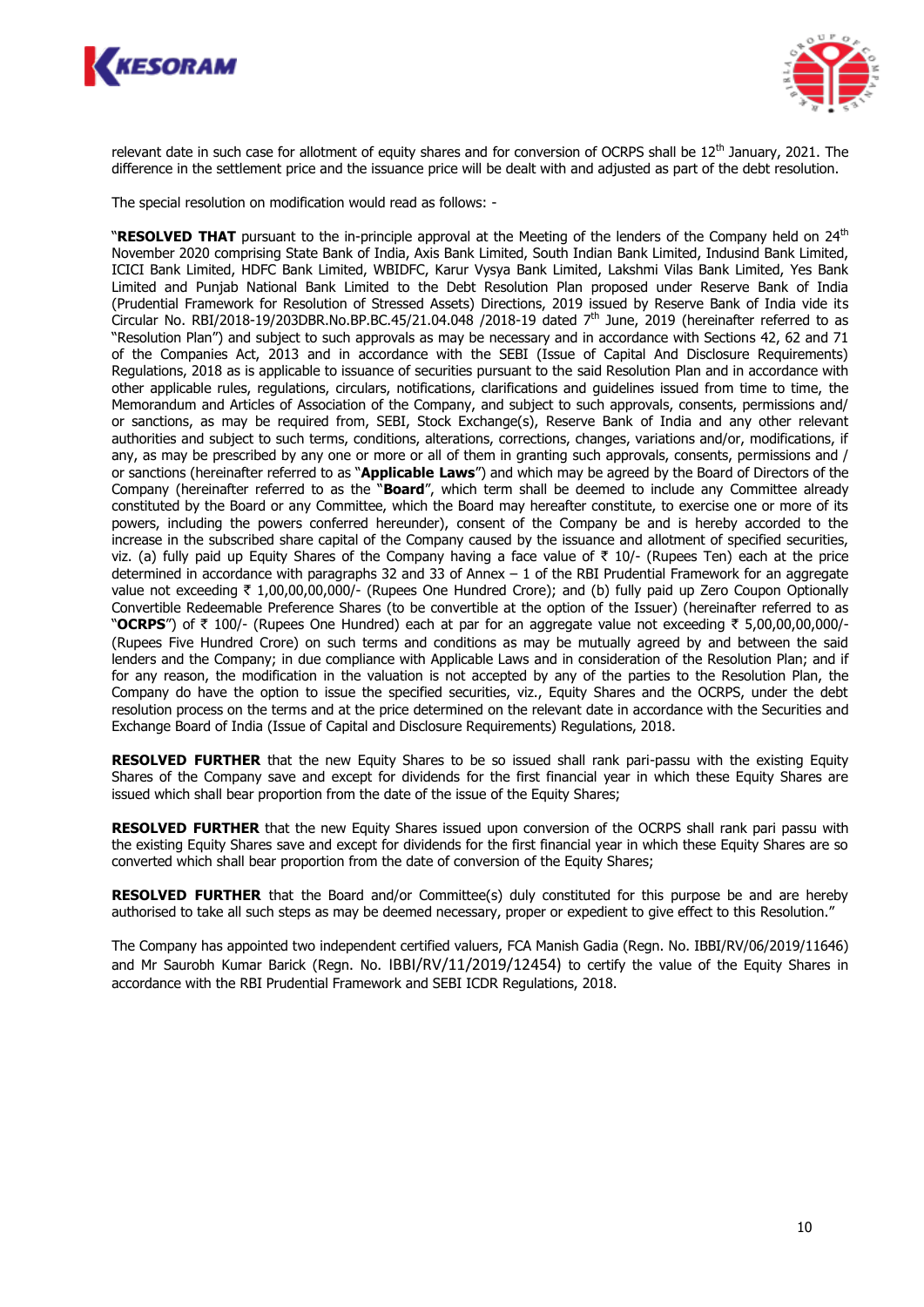



The maximum number of specified securities to be issued upon conversion of the existing lenders existing debt is as under:

| SI.<br>No. | <b>Nature of Security</b><br>alongwith face value | No. of Securities of the<br>Company upto a limit of | <b>Issue Price (₹) basis</b>                            |
|------------|---------------------------------------------------|-----------------------------------------------------|---------------------------------------------------------|
|            | <b>Equity Shares</b>                              | 2,50,00,000                                         | Prudential Framework/ SEBI<br>ICDR<br>RBI<br>Regulation |
|            | OCRPS                                             | 5,00,00,000                                         | At par i.e. ₹ 100 per OCRPS                             |

The number of Equity Shares and the OCRPS to be allotted to each of the lenders cannot be ascertained as on date and would be determined only upon confirmations received from lenders for actual outstanding balances. However, the total number of securities to be issued and allotted shall not exceed the maximum number of the specified securities hereinabove and approved in the EGM of Company held on 28<sup>th</sup> December 2020.

Where the specified securities are required to be issued and allotted at the SEBI ICDR Regulations terms and price, the relevant date for issuance of the Equity Shares and for the OCRPS shall be taken to be 30 days prior to the date of this extraordinary general meeting and the tenure of the OCRPS will stand restricted to eighteen months from the date of allotment; and the additional disclosure required under Regulation 163 of the SEBI ICDR Regulations for the purpose are provided hereunder:-

- (a) The object of the preferential issue is to settle the existing debt of the existing lenders.
- (b) The maximum number of specified securities to be issued have been disclosed hereinabove.
- (c) The promoters, directors and/or key managerial personnel of the Company will not subscribe to the preferential issuance.
- (d) The shareholding pattern of the Company before and after the preferential issue has been explained hereinabove.
- (e) The preferential issue if made in accordance with SEBI ICDR pricing shall be completed within the period prescribed under Regulation 170 thereof.
- (f) The preferential issue will be made to the existing lenders who are scheduled banks.
- (g) The Company undertakes that it shall recompute the price of the specified securities in terms of the provisions of the SEBI ICDR Regulations where it is required to do so.
- (h) The Company undertakes that if the amount payable on account of the re-computation price is not paid within the time stipulated in the SEBI ICDR Regulations, the specified securities shall continue to be locked-in till such time such amount is paid by the allotees. Since this is a case of conversion of a part of the debt into specified securities, this issuance price will stand adjusted from the debt and there will be no eventuality of the allottee effecting any cash payment.
- Neither the Issuer nor any of its promoter or directors is a wilful defaulter.
- A copy of the certificate of the statutory auditors shall be placed at the meeting if the Issue is made under SEBI ICDR Regulations certifying that the issue is being made in accordance with the requirements of the aforesaid Regulations.
- (k) The issuance of the specified securities do not require valuation of assets and is being made for consideration in cash as adjustment against the existing loans.

Accordingly, Item No. 1 of the Notice convening the Extra-Ordinary General Meeting ("EGM") has accordingly been proposed and the Board commends this Special Resolution to Shareholders for acceptance.

No Director / Key Managerial Personnel or any relative of the Directors or Key Managerial Personnel have any concern or interest in the Resolution.

The passing of the Resolution does not and will not relate to or affect any other Company.

## **Item No. 2**

The New Debt is proposed to be availed either by way of New Loan, NCDs and/or OCDs and/or a combination of the foregoing, inter alia, for the purpose of resolution of existing indebtedness of the Company pursuant to debt being implemented under a resolution plan framed under the Prudential Framework for Resolution of Stressed Assets Directions, 2019 issued by Reserve Bank of India vide its Circular No. RBI/2018-19/203DBR.No.BP.BC.45/21.04.048 /2018-19 dated  $7<sup>th</sup>$  June, 2019.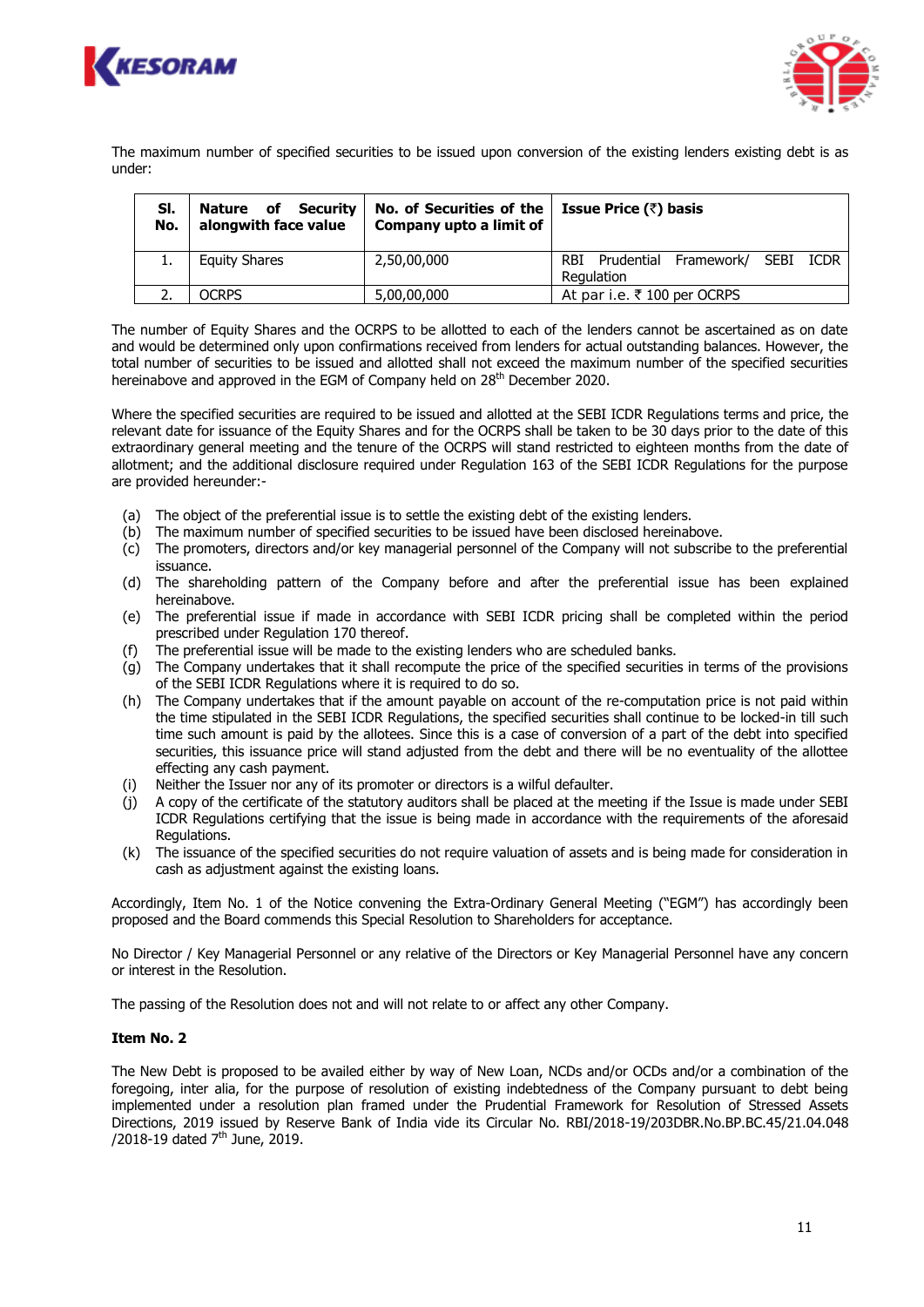



This is a de novo approval sought for raising funds through the issue of Optionally Convertible Debentures, since the previous Special Resolution for this purpose passed on 28<sup>th</sup> December, 2020 could not be implemented within the timeline set out in the explanatory statement appended to the said notice for extra-ordinary general meeting of the shareholders of the Company dated 30<sup>th</sup> November, 2020 and accordingly the special resolution nos. 2 and 3 are being placed before the shareholders for their approval de novo.

Shareholders of the Company have provided their approval under Sections 180(1)(c) and other applicable provisions of the Companies Act, 2013 on 29<sup>th</sup> April, 2014, for an aggregate borrowing limit of  $\bar{\tau}$  60,00,00,00,000 (Rupees Six Thousand Crore), which will include approval for the Company to avail the New Loan and/or for the Company to issue listed/unlisted secured NCDs or OCDs, on a private placement basis. Shareholders of the Company have also provided their approval under Sections 180(1)(a) and other applicable provisions of the Companies Act, 2013 on 29<sup>th</sup> April, 2014, for an aggregate security creation limit of  $\bar{\tau}$  60,00,00,00,000 (Rupees Six Thousand Crore), which will include approval for the Company to create security over its assets and undertakings to secure the New Loan, NCDs and OCDs;

Following are the details of the OCDs proposed to be issued on a private placement basis:

### **Details of instrument**:

- (a) Instrument: Secured Optionally Convertible Debentures
- (b) Issuer: Kesoram Industries Limited
- (c) Aggregate size of issuance: Upto  $\bar{\tau}$  7,00,00,00,000
- (d) Face value: ₹ 10,00,000 each
- (e) Number of OCDs: upto 7000
- (f) Issue Price: at par with face value
- Coupon: structured: ranging from 8.70% to 15% p.a (g) Coupon: Structured.........<br>(h) Rating: Rated 'CRISIL D'
- 
- (i) Listing: unlisted or may be listed at the option of the New Investors

| SI. | <b>Requirements</b>                             | <b>Details</b>                                                                                                            |  |  |
|-----|-------------------------------------------------|---------------------------------------------------------------------------------------------------------------------------|--|--|
| No. |                                                 |                                                                                                                           |  |  |
| 1.  | Particulars of the offer including date of      | Aggregate size of issuance: ₹7,00,00,00,000<br>(a)                                                                        |  |  |
|     | passing of Board resolution                     | Face value of each OCD: ₹ 10,00,000 each<br>(b)                                                                           |  |  |
|     |                                                 | Number of OCDs: upto 7000<br>(c)                                                                                          |  |  |
|     |                                                 | Issue price: at par with face value<br>(d)                                                                                |  |  |
|     |                                                 | Number of initial holders: maximum 50<br>(e)                                                                              |  |  |
|     |                                                 | Date of Board Resolution: 14th January, 2021<br>(f)                                                                       |  |  |
|     |                                                 | Date of Fund Raising Committee resolution: 14 <sup>th</sup> January, 2021<br>(g)                                          |  |  |
|     |                                                 | OCDs to be unlisted or listed, at the option of the New<br>(h)                                                            |  |  |
|     |                                                 | Investors. If listed, shall be listed on the BSE Ltd. and/or                                                              |  |  |
|     |                                                 | National Stock Exchange of India Ltd.<br>Tenure of OCDs: 17 months and 15 days                                            |  |  |
|     |                                                 | (i)<br>Conversion right of OCD holders: New Investors shall have the                                                      |  |  |
|     |                                                 | (j)                                                                                                                       |  |  |
|     |                                                 | right to convert at their option whole or part of the                                                                     |  |  |
|     |                                                 | outstanding (which shall include all amounts due under the<br>OCD including coupon and redemption premium) in relation to |  |  |
|     |                                                 | the OCDs to fully paid-up Equity Shares of the Company, upon                                                              |  |  |
|     |                                                 | occurrence of an event of default and /or expiry of 17 months                                                             |  |  |
|     |                                                 | and 15 days from the date of allotment of the OCDs/ date of                                                               |  |  |
|     |                                                 | investment, whichever is earlier.                                                                                         |  |  |
|     |                                                 | Voting rights: limited to OCDs<br>(k)                                                                                     |  |  |
|     | 2. kinds of securities offered and the price at | Kind of security: optionally convertible debentures                                                                       |  |  |
|     | which security is being offered:                | Price at which security is offered: face value of ₹10,00,000                                                              |  |  |
| 3.  | basis or justification for the price            | Not Applicable on issuance of OCDs.                                                                                       |  |  |
|     | (including premium, if any) at which the        |                                                                                                                           |  |  |
|     | offer or invitation is being made;              |                                                                                                                           |  |  |
| 4.  | name and address of valuer who                  | Not Applicable                                                                                                            |  |  |
|     | performed valuation;                            |                                                                                                                           |  |  |
|     | 5. amount which the company intends to          | Up to ₹7,00,00,00,000                                                                                                     |  |  |
|     | raise by way of such securities                 |                                                                                                                           |  |  |
|     | 6.   material terms of raising such securities, | Tenure of OCDs: 17 months and 15 days                                                                                     |  |  |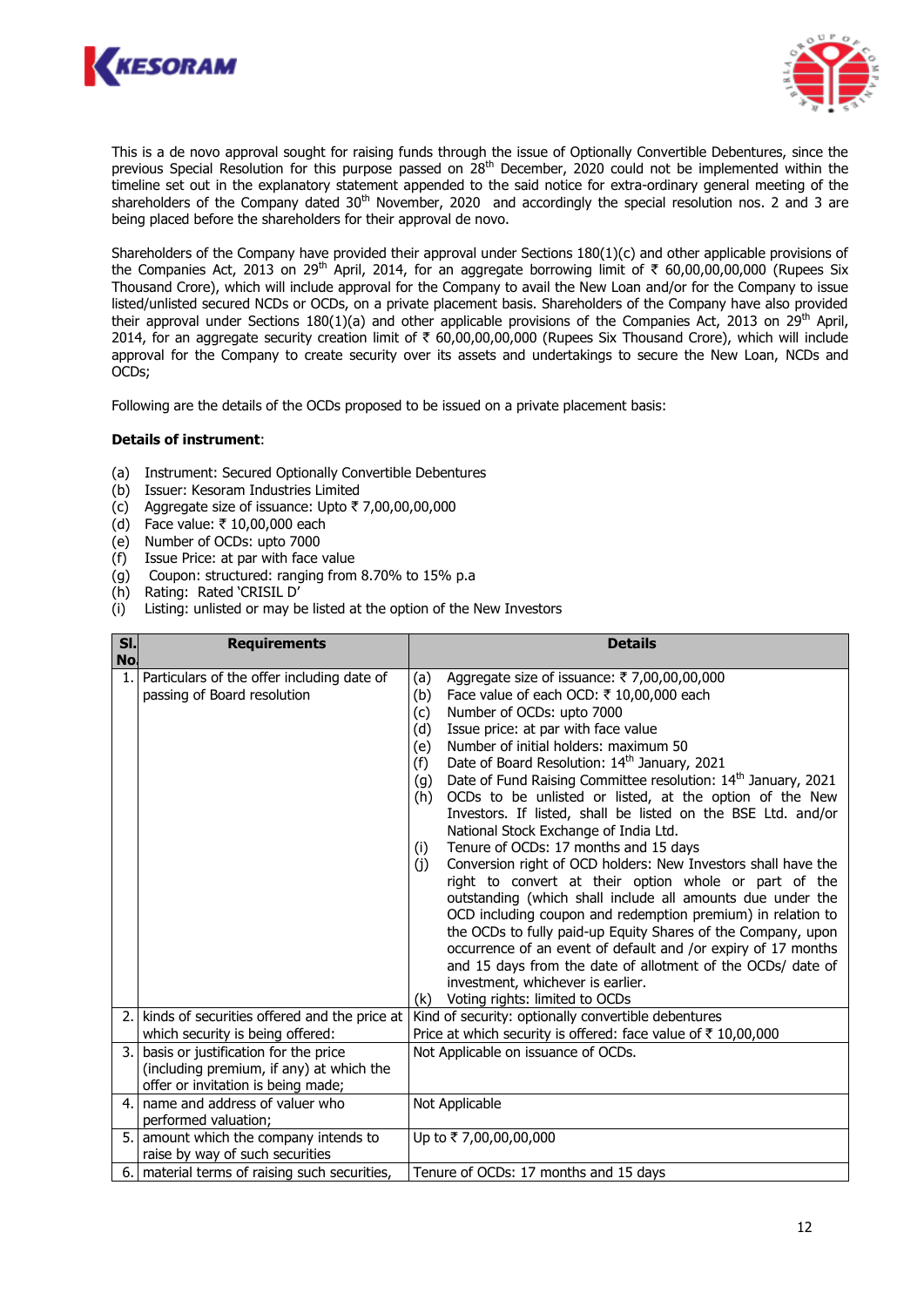



| SI.<br>No. | <b>Requirements</b>                                                                                                                                                                                             | <b>Details</b>                                                                                                                                                                                                                                                                                                                                                                                                                                                                                                                                                                                                                                                                                                                                                                                                                                                                                           |  |  |
|------------|-----------------------------------------------------------------------------------------------------------------------------------------------------------------------------------------------------------------|----------------------------------------------------------------------------------------------------------------------------------------------------------------------------------------------------------------------------------------------------------------------------------------------------------------------------------------------------------------------------------------------------------------------------------------------------------------------------------------------------------------------------------------------------------------------------------------------------------------------------------------------------------------------------------------------------------------------------------------------------------------------------------------------------------------------------------------------------------------------------------------------------------|--|--|
|            | proposed time schedule, purposes or<br>objects of offer, contribution being made<br>by the promoters or directors either as<br>part of the offer or separately in<br>furtherance of objects; principle terms of | Repayment schedule: Date falling 17 months and 15 days after the<br>deemed date of investment in Instruments or, date of allotment,<br>whichever is earlier.                                                                                                                                                                                                                                                                                                                                                                                                                                                                                                                                                                                                                                                                                                                                             |  |  |
|            | assets charged as securities                                                                                                                                                                                    | Purpose: OCDs shall be utilized to inter alia:                                                                                                                                                                                                                                                                                                                                                                                                                                                                                                                                                                                                                                                                                                                                                                                                                                                           |  |  |
|            |                                                                                                                                                                                                                 | repay of existing debt of the Company and payment of<br>(a)<br>overdue liabilities for the purpose of resolution of existing debt<br>being implemented under a resolution plan under the<br>Prudential Framework for Resolution of Stressed Assets<br>Directions, 2019 issued by Reserve Bank of India vide its<br>RBI/2018-19/203DBR.No.BP.BC.45/21.04.048<br>Circular<br>No.<br>/2018-19 dated 7 <sup>th</sup> June, 2019;<br>meet additional capital expenditure;<br>(b)<br>meet working capital shortfall;<br>(c)<br>meet other critical liabilities and/or crystalized contingent<br>(d)<br>liabilities, as approved by the New Investors (defined<br>hereinafter);<br>meet general corporate requirements;<br>(e)<br>meet interest payment obligations in relation to the New Debt;<br>(f)<br>meet transaction expenses; and<br>(g)<br>for any other purpose approved by the New Investors.<br>(h) |  |  |
|            |                                                                                                                                                                                                                 | Contribution being made by promoters/directors: NIL                                                                                                                                                                                                                                                                                                                                                                                                                                                                                                                                                                                                                                                                                                                                                                                                                                                      |  |  |
|            |                                                                                                                                                                                                                 | Security: OCDs shall be secured inter alia by:                                                                                                                                                                                                                                                                                                                                                                                                                                                                                                                                                                                                                                                                                                                                                                                                                                                           |  |  |
|            |                                                                                                                                                                                                                 | (a) first ranking exclusive/pari passu charge on the fixed assets of<br>the Company including mining leases, freehold and leasehold<br>real properties and other non-current assets;<br>first ranking exclusive/pari passu charge on the current assets<br>(b)<br>of the Company, including receivables, cash and any other<br>rights and interest of the Company;<br>any other security or comfort as may be provided by Manav<br>(c)<br>Investments and Trading Company Limited and other<br>promoter, as agreed; and<br>any other charge, assignment, encumbrance, security, comfort<br>(d)<br>and/or undertakings as may be required by the New Investors.                                                                                                                                                                                                                                           |  |  |
|            |                                                                                                                                                                                                                 | Events of default shall include:                                                                                                                                                                                                                                                                                                                                                                                                                                                                                                                                                                                                                                                                                                                                                                                                                                                                         |  |  |
|            |                                                                                                                                                                                                                 | Any payment default;<br>(a)<br>Any cross default by the Company or its subsidiaries;<br>(b)<br>Breach of any representation, warranty or covenants under the<br>(c)<br>transaction documents;<br>Non-fulfilment of conditions subsequent;<br>(d)<br>Breach of financial covenants, and/or other covenants;<br>(e)<br>Illegality affecting the transaction documents;<br>(f)<br>Non-compliance with, or breach by any obligors of any<br>(g)<br>applicable laws;<br>inability to acquire land for limestone mining in accordance<br>(h)<br>with the agreed payment /acquisition plan;<br>Inability to fund promoter contribution as per the transaction<br>(i)<br>documents;<br>Inability to raise minimum equity investment or sell non-core<br>(j)                                                                                                                                                      |  |  |
|            |                                                                                                                                                                                                                 | assets as per the transaction documents;<br>Inability to undertake capital expenditure in accordance with<br>(k)                                                                                                                                                                                                                                                                                                                                                                                                                                                                                                                                                                                                                                                                                                                                                                                         |  |  |
|            |                                                                                                                                                                                                                 | pre-agreed business plan;<br>Cash flow monitoring/ Concurrent audit not undertaken in the<br>(1)                                                                                                                                                                                                                                                                                                                                                                                                                                                                                                                                                                                                                                                                                                                                                                                                         |  |  |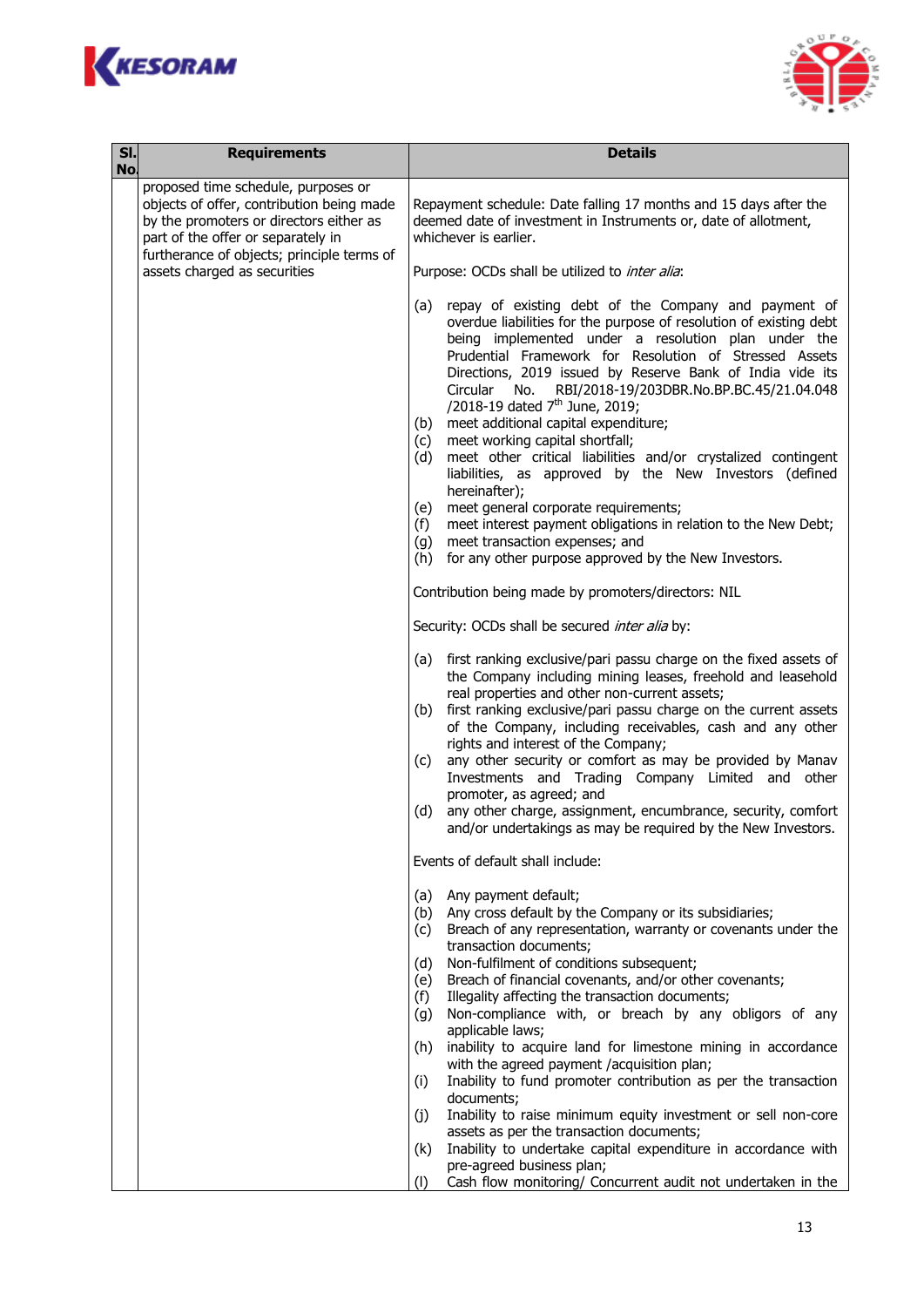



| SI. | <b>Requirements</b>                                                                                                                                                | <b>Details</b>                                                                                                                                                                                                                                                                                                                                                                                                                                                                                                                                                                                                                                                                                                                                                                                                                                                                                                                                                                                                                                                                                                                                                                                                                                                                                                                                                                                                                                                                                                                                                                                                                                                                                                                                                                                                                                                                                                                                                                                                                                                                                                                                                                                                                                             |  |  |
|-----|--------------------------------------------------------------------------------------------------------------------------------------------------------------------|------------------------------------------------------------------------------------------------------------------------------------------------------------------------------------------------------------------------------------------------------------------------------------------------------------------------------------------------------------------------------------------------------------------------------------------------------------------------------------------------------------------------------------------------------------------------------------------------------------------------------------------------------------------------------------------------------------------------------------------------------------------------------------------------------------------------------------------------------------------------------------------------------------------------------------------------------------------------------------------------------------------------------------------------------------------------------------------------------------------------------------------------------------------------------------------------------------------------------------------------------------------------------------------------------------------------------------------------------------------------------------------------------------------------------------------------------------------------------------------------------------------------------------------------------------------------------------------------------------------------------------------------------------------------------------------------------------------------------------------------------------------------------------------------------------------------------------------------------------------------------------------------------------------------------------------------------------------------------------------------------------------------------------------------------------------------------------------------------------------------------------------------------------------------------------------------------------------------------------------------------------|--|--|
| No. |                                                                                                                                                                    | form and manner acceptable to the New Investors<br>(m) Occurrence of a material adverse effect;<br>Termination, cancellation, lapse or non-renewal of any<br>(n)<br>limestone mining lease;<br>Termination, cancellation, lapse or non-renewal of any material<br>(o)<br>contracts as identified in the transaction documents;<br>(p) Crystallization of contingent liability in aggregate of more than<br>₹ 25 Crore (including but not limited to claim of royalty by<br>DMG, arbitration with JK Tyres, arbitration with Mintech Global<br>or, land conversion charges or other statutory dues);<br>Any step is taken by any governmental authority, with a view<br>(g)<br>to seize, compulsorily acquire, expropriate or nationalise any<br>assets of the Company or any of the obligors;<br>Any insolvency, liquidation or similar process is initiated or<br>(r)<br>threatened against the obligors or the Company;<br>Any security document or security created thereunder is held<br>(s)<br>or declared invalid, illegal or unenforceable;<br>Any prepayment or repayment of New Loan/OCDs in priority or<br>(t)<br>preference to outstanding under the NCDs; and<br>Other events of default as are agreed in the transaction<br>(u)<br>documents which are customary for transactions of this nature<br>Issuance and conversion pricing:<br>the OCDs shall be issued in accordance with the Companies<br>(a)<br>Act, 2013, including applicable rules made thereunder; and<br>applicable SEBI regulations, including the SEBI ICDR<br>Regulations;<br>the OCDs shall be secured;<br>(b)<br>New Investors shall have the right to convert at their option<br>(c)<br>whole or part of the outstanding (which shall include all<br>amounts due under the OCDs including coupon and<br>redemption premium) in relation to the OCDs to fully paid-up<br>Equity Shares of the Company, upon occurrence of an event of<br>default and /or expiry of 17 months and 15 days from the date<br>of allotment of the OCDs/ date of investment, whichever is<br>earlier;<br>(d)<br>on exercise of the conversion option, the Company shall,<br>within 10 days, issue and allot the requisite number of fully<br>paid-up Equity Shares to the New Investors; and |  |  |
|     |                                                                                                                                                                    | the conversion price shall be as set out in the SEBI ICDR<br>(e)<br>Regulations and the 'relevant date' for this purpose shall be<br>determined by reference to the date of extra-ordinary general<br>meeting convened to approve the issuance of OCDs.                                                                                                                                                                                                                                                                                                                                                                                                                                                                                                                                                                                                                                                                                                                                                                                                                                                                                                                                                                                                                                                                                                                                                                                                                                                                                                                                                                                                                                                                                                                                                                                                                                                                                                                                                                                                                                                                                                                                                                                                    |  |  |
|     | In relation to requirements under Regulation 163 of the Securities and Exchange<br>Board of India (Issue of Capital and Disclosure Requirements) Regulations, 2018 |                                                                                                                                                                                                                                                                                                                                                                                                                                                                                                                                                                                                                                                                                                                                                                                                                                                                                                                                                                                                                                                                                                                                                                                                                                                                                                                                                                                                                                                                                                                                                                                                                                                                                                                                                                                                                                                                                                                                                                                                                                                                                                                                                                                                                                                            |  |  |
| 1.  | objects of the preferential issue                                                                                                                                  | to repay of existing debt of the Company and payment of<br>(a)<br>overdue liabilities;<br>to meet additional capital expenditure;<br>(b)<br>to meet working capital shortfall;<br>(c)<br>to meet other critical liabilities and/or crystalized contingent<br>(d)<br>liabilities, as approved by the Investors (defined hereinafter);<br>to meet general corporate requirements;<br>(e)<br>to meet interest payment obligations in relation to the Debt;<br>(f)<br>to meet transaction expenses; and<br>(g)<br>for any other purpose approved by the Investors.<br>(h)                                                                                                                                                                                                                                                                                                                                                                                                                                                                                                                                                                                                                                                                                                                                                                                                                                                                                                                                                                                                                                                                                                                                                                                                                                                                                                                                                                                                                                                                                                                                                                                                                                                                                      |  |  |
| 2.  | maximum number of specified securities                                                                                                                             | <b>Upto 7000</b>                                                                                                                                                                                                                                                                                                                                                                                                                                                                                                                                                                                                                                                                                                                                                                                                                                                                                                                                                                                                                                                                                                                                                                                                                                                                                                                                                                                                                                                                                                                                                                                                                                                                                                                                                                                                                                                                                                                                                                                                                                                                                                                                                                                                                                           |  |  |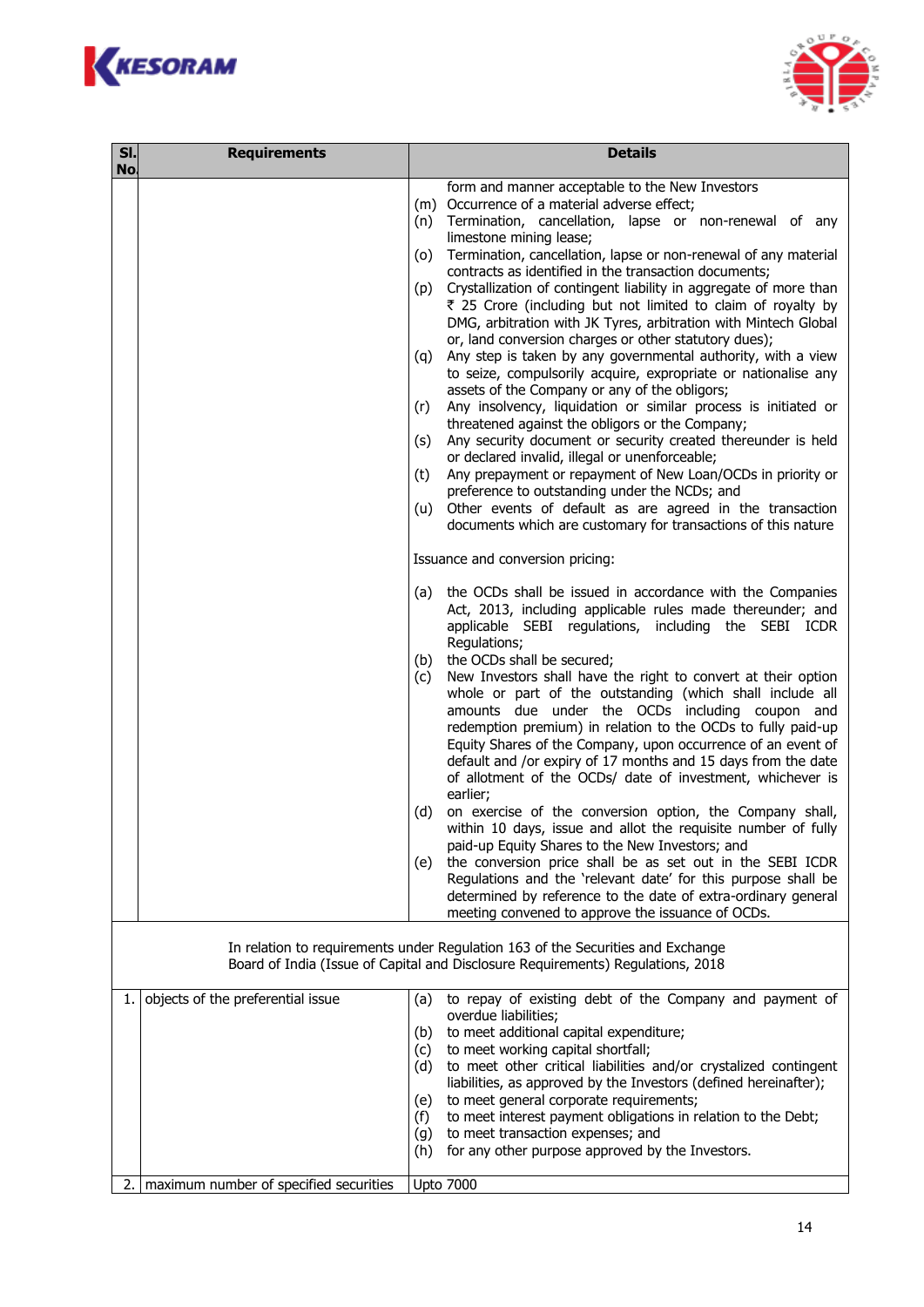



| SI. | <b>Requirements</b>                          | <b>Details</b>                                                                                                                                                                                                        |                                                                   |                                                                      |  |
|-----|----------------------------------------------|-----------------------------------------------------------------------------------------------------------------------------------------------------------------------------------------------------------------------|-------------------------------------------------------------------|----------------------------------------------------------------------|--|
| No. |                                              |                                                                                                                                                                                                                       |                                                                   |                                                                      |  |
|     | to be issued                                 |                                                                                                                                                                                                                       |                                                                   |                                                                      |  |
|     | 3. intent of the promoters, directors or key | <b>NIL</b>                                                                                                                                                                                                            |                                                                   |                                                                      |  |
|     | managerial personnel of the issuer to        |                                                                                                                                                                                                                       |                                                                   |                                                                      |  |
|     | subscribe to the offer                       |                                                                                                                                                                                                                       |                                                                   |                                                                      |  |
|     | 4. Shareholding pattern of the issuer before |                                                                                                                                                                                                                       | The shareholding pattern of the Company prior to issuance of OCDs |                                                                      |  |
|     | and after the preferential issue             | is as set out below.                                                                                                                                                                                                  |                                                                   |                                                                      |  |
|     |                                              | <b>Particulars</b>                                                                                                                                                                                                    | <b>No. of Shares</b><br><b>Held (Pre Issue)</b>                   | Shareholding (%)                                                     |  |
|     |                                              | Promoter and                                                                                                                                                                                                          | 7,57,61,340                                                       | 53.13                                                                |  |
|     |                                              | <b>Promoter Group</b>                                                                                                                                                                                                 |                                                                   |                                                                      |  |
|     |                                              | Non Promoter                                                                                                                                                                                                          | 6,68,28,739                                                       | 46.87                                                                |  |
|     |                                              | <b>Total</b>                                                                                                                                                                                                          | 14,25,90,079                                                      | 100.00                                                               |  |
|     |                                              | Shareholding pattern after issuance of OCDs cannot be determined<br>at this stage since this will depend on the outstanding amounts due<br>as on the date on which the conversion option vests in the OCD<br>holders. |                                                                   |                                                                      |  |
|     | 5. time frame within which the preferential  | As per Regulation 170 of the SEBI (Issue of Capital and Disclosure                                                                                                                                                    |                                                                   |                                                                      |  |
|     | issue shall be completed                     | Requirements) Regulations, 2018                                                                                                                                                                                       |                                                                   |                                                                      |  |
| 6.  | Details of the ultimate beneficial owners    | Ultimate beneficial owners of the shares of the Company cannot be                                                                                                                                                     |                                                                   |                                                                      |  |
|     | of the shares proposed to be allotted        | determined at this stage since this will depend on the who the OCD                                                                                                                                                    |                                                                   |                                                                      |  |
|     |                                              | OCD holders                                                                                                                                                                                                           |                                                                   | holders are, on the date on which the conversion option vests in the |  |

This is a de novo approval sought for raising funds through the issue of Optionally Convertible Debentures, since the previous Special Resolution for this purpose passed on 28<sup>th</sup> December, 2020 could not be implemented within the timeline set out in the explanatory statement appended to the said notice for extra-ordinary general meeting of the shareholders of the Company dated 30<sup>th</sup> November, 2020.

Neither the Company nor any of its Promoters or Directors is a wilful defaulter.

The requirement of re-computation of the price of the OCDs is not applicable in the instant case since the pricing is determined as aforesaid.

Statutory Auditors certificate issued shall be placed at the meeting approving the issue of OCDs in accordance with the terms of applicable SEBI Regulations.

As per Sections 42 and 71 of the Companies Act, 2013, issue of OCDs shall have to be approved by a Special Resolution passed by the Company in General Meeting.

Accordingly, Item No. 2 of the Notice convening the Extra-Ordinary General Meeting ("**EGM**") has accordingly been proposed and the Board commends this Special Resolution to Shareholders for acceptance.

No Director / Key Managerial Personnel or any relative of the Directors or Key Managerial Personnel have any concern or interest in the Resolution.

The passing of the Resolution does not and will not relate to or affect any other Company.

## **Item No. 3**

The New Debt is proposed to be availed either by way of New Loan, NCDs and/or OCDs and/or a combination of the foregoing.

One of the conditions of the New Loan is that the New Investors shall have, inter alia, the right to convert outstanding New Loan into Equity Shares of the Company on occurrence of an event of default, as described in the transaction documents, such that New Investors or their nominees hold not more than fifty one percent (51%) of the post conversion share capital and voting rights of the Company on a fully diluted basis (together with shares allotted pursuant to conversion of the OCDs, if any and pledge of shares of the Company to the extent invoked).